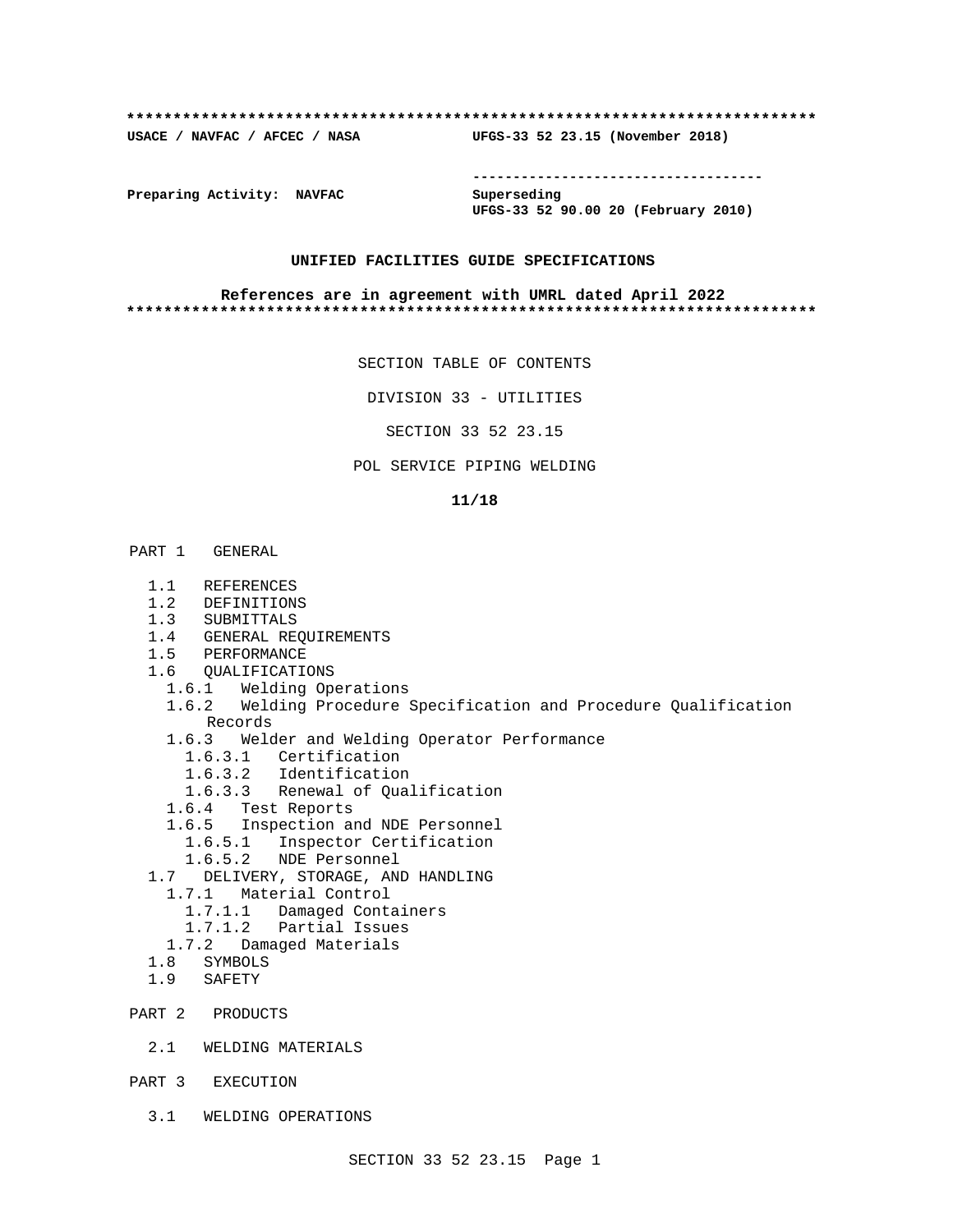- 3.1.1 Base Metal Preparation
- 3.1.2 Weld Joint Fit-Up
- 3.1.3 Butt Weld Joint Spacing
- 3.1.4 Preheat and Interpass Temperatures
- 3.1.5 Production Welding Instructions
- 3.1.6 Postweld Heat Treatment
- 3.2 EXAMINATIONS, INSPECTIONS AND TESTS
	- 3.2.1 Visual Inspection
	- 3.2.2 NDE Testing Frequency
	- 3.2.3 NDE Testing
	- 3.2.4 Special Requirements for PAUT Testing
		- 3.2.4.1 Essential Variables
		- 3.2.4.2 Non-Essential Variables
	- 3.2.5 Inspection and Tests by the Government
- 3.3 ACCEPTANCE STANDARDS<br>3.3.1 Visual
	- 3.3.1 Visual
	- 3.3.2 Magnetic Particle Examination
	- 3.3.3 Liquid Penetrant Examination
- 3.4 CORRECTIONS AND REPAIRS
	- 3.4.1 Defect Removal
		- 3.4.1.1 Methods of Defect Removal
		- 3.4.1.2 Rewelding
		- 3.4.1.3 Peening or Caulking
- 3.5 MAINTAINING CLEANLINESS OF PIPING
- 3.5.1 Pigging Plan
- 3.6 COMMISSIONING
- -- End of Section Table of Contents --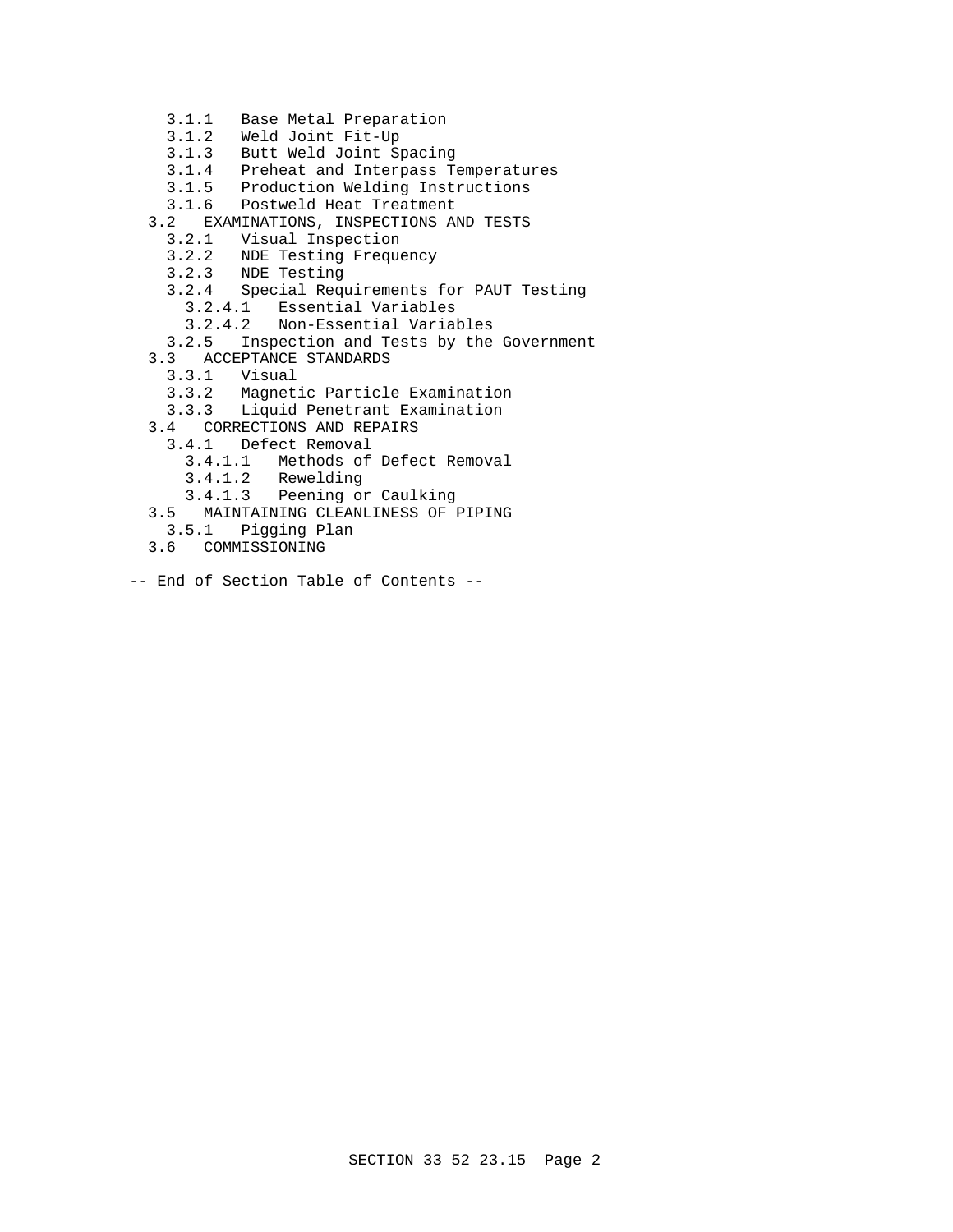USACE / NAVFAC / AFCEC / NASA

--------------------------------------

UFGS-33 52 23.15 (November 2018)

Preparing Activity: NAVFAC

Superseding UFGS-33 52 90.00 20 (February 2010)

#### UNIFIED FACILITIES GUIDE SPECIFICATIONS

References are in agreement with UMRL dated April 2022 

## SECTION 33 52 23.15

POL SERVICE PIPING WELDING  $11/18$ 

NOTE: This quide specification covers the requirements for welding of piping and piping system components used for petroleum, oil and lubricants (POL) under pressure, including modification to existing hydrant fueling systems.

The following guidance is offered the designer. ASME B31.3 - Process Piping.

Adhere to UFC 1-300-02 Unified Facilities Guide Specifications (UFGS) Format Standard when editing this guide specification or preparing new project specification sections. Edit this guide specification for project specific requirements by adding, deleting, or revising text. For bracketed items, choose applicable item(s) or insert appropriate information.

Remove information and requirements not required in respective project, whether or not brackets are present.

Comments, suggestions and recommended changes for this guide specification are welcome and should be submitted as a Criteria Change Request (CCR).

#### PART 1 GENERAL

#### 1.1 REFERENCES

NOTE: This paragraph is used to list the publications cited in the text of the guide specification. The publications are referred to in the text by basic designation only and listed in this paragraph by organization, designation, date, and title.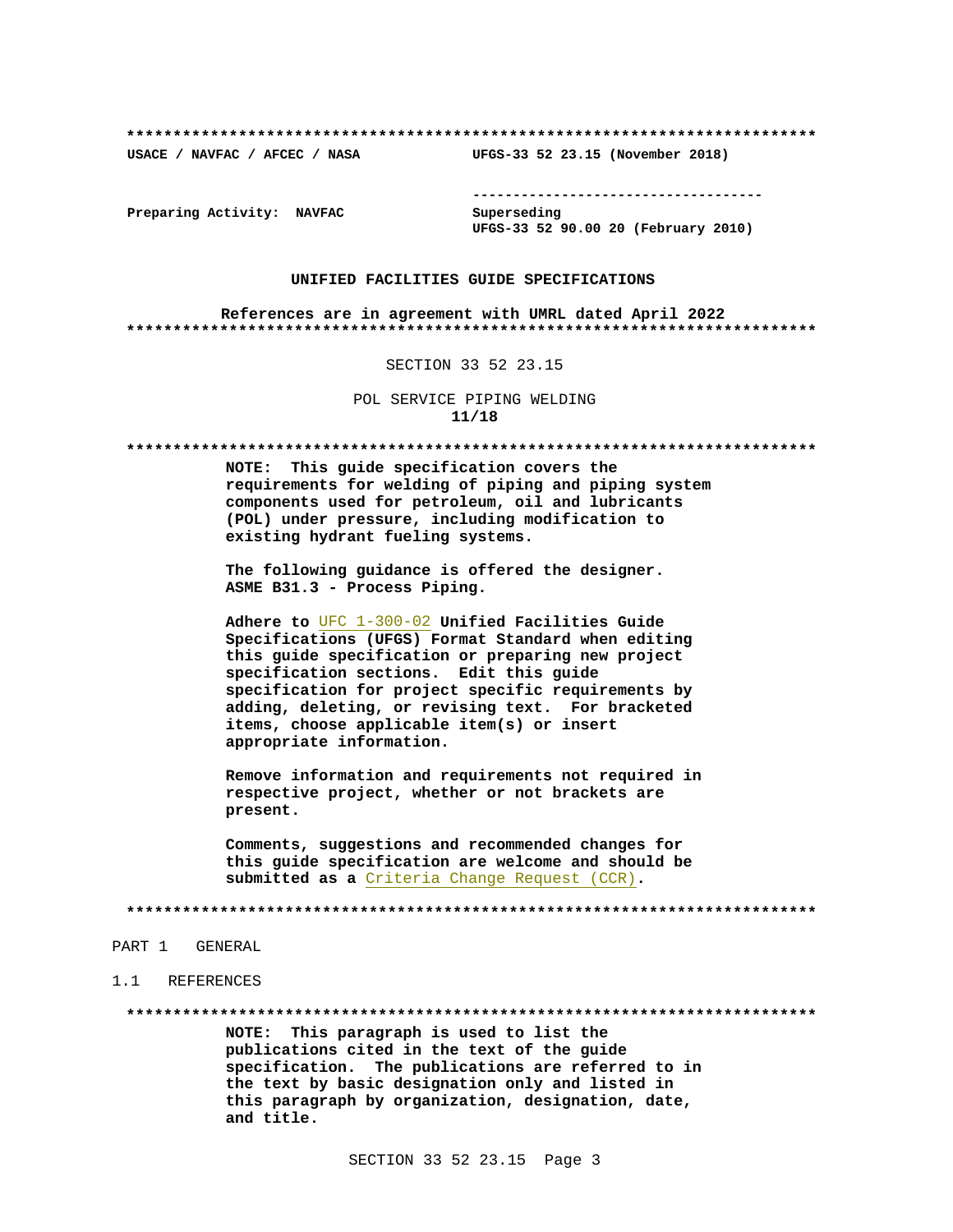**Use the Reference Wizard's Check Reference feature when you add a Reference Identifier (RID) outside of the Section's Reference Article to automatically place the reference in the Reference Article. Also use the Reference Wizard's Check Reference feature to update the issue dates.**

**References not used in the text will automatically be deleted from this section of the project specification when you choose to reconcile references in the publish print process. \*\*\*\*\*\*\*\*\*\*\*\*\*\*\*\*\*\*\*\*\*\*\*\*\*\*\*\*\*\*\*\*\*\*\*\*\*\*\*\*\*\*\*\*\*\*\*\*\*\*\*\*\*\*\*\*\*\*\*\*\*\*\*\*\*\*\*\*\*\*\*\*\*\***

The publications listed below form a part of this specification to the extent referenced. The publications are referred to within the text by the basic designation only.

AMERICAN PETROLEUM INSTITUTE (API)

| API Std 650 | (2013; Errata 1 2013; Addendum 1 2014;     |
|-------------|--------------------------------------------|
|             | Errata 2 2014; Addendum 2 2016; Addendum 3 |
|             | 2018) Welded Tanks for Oil Storage         |

AMERICAN SOCIETY FOR NONDESTRUCTIVE TESTING (ASNT)

ASNT SNT-TC-1A (2020) Recommended Practice for Personnel Qualification and Certification in Nondestructive Testing

AMERICAN SOCIETY OF MECHANICAL ENGINEERS (ASME)

ASME B31.3 (2020) Process Piping

ASME BPVC SEC V (2017) BPVC Section V-Nondestructive

AMERICAN WELDING SOCIETY (AWS)

| <b>AWS A2.4</b> | (2012) Standard Symbols for Welding,<br>Brazing and Nondestructive Examination                                                                                |  |  |
|-----------------|---------------------------------------------------------------------------------------------------------------------------------------------------------------|--|--|
| AWS A3.0M/A3.0  | (2020) Standard Welding Terms and<br>Definitions                                                                                                              |  |  |
| AWS A5.1/A5.1M  | (2012) Specification for Carbon Steel<br>Electrodes for Shielded Metal Arc Welding                                                                            |  |  |
| AWS A5.3/A5.3M  | (1999; R 2007) Specification for Aluminum<br>and Aluminum-Alloy Electrodes for Shielded<br>Metal Arc Welding                                                  |  |  |
| AWS A5.4/A5.4M  | (2012) Specification for Stainless Steel<br>Electrodes for Shielded Metal Arc Welding                                                                         |  |  |
| AWS A5.9/A5.9M  | (2017) Welding Consumables-Wire<br>Electrodes, Strip Electrodes, Wires, and<br>Rods for Arc Welding of Stainless and Heat<br>Resisting Steels- Classification |  |  |

Examination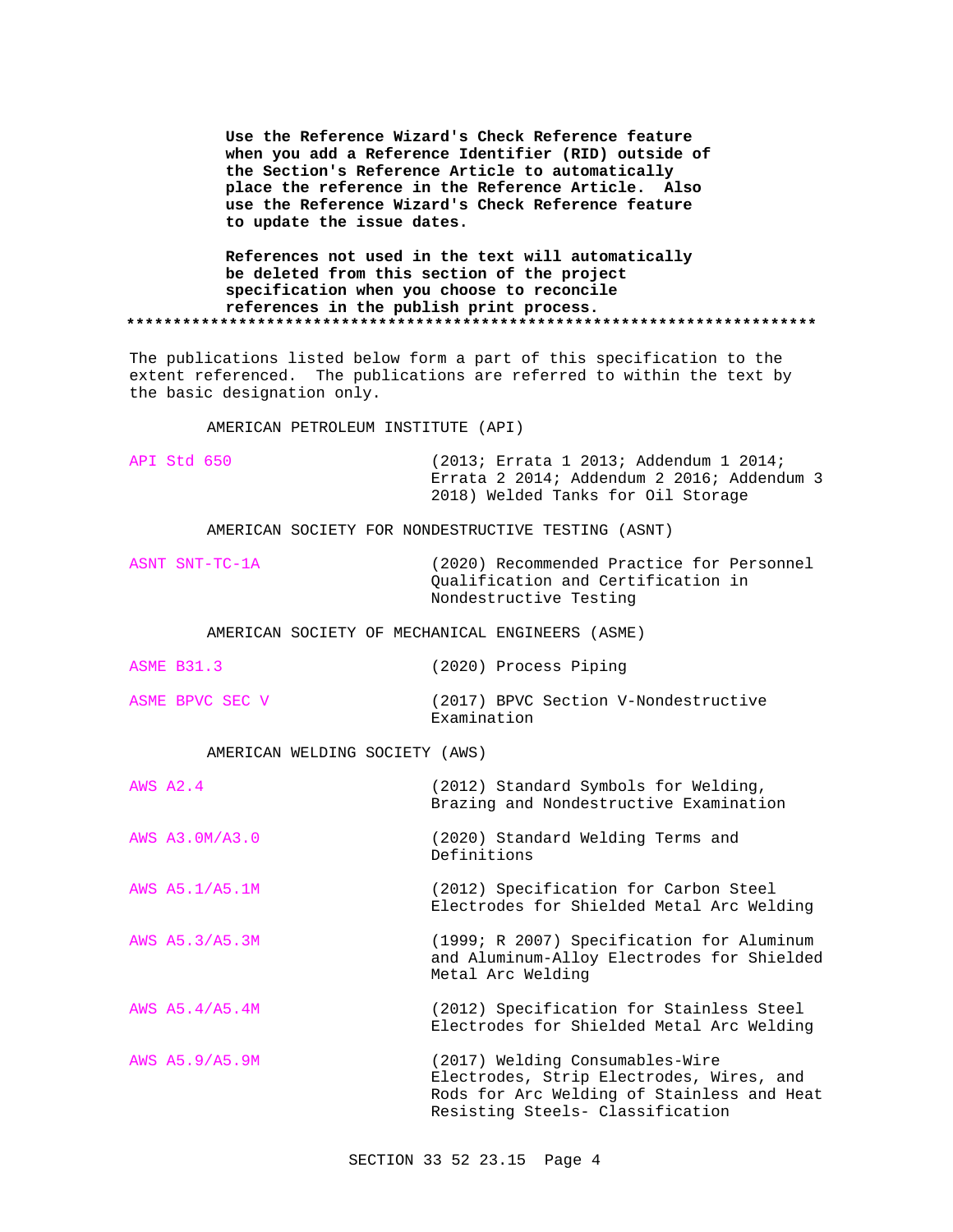|         | AWS A5.10/A5.10M          | (2021) Welding Consumables - Wire<br>Electrodes, Wires and Rods for Welding of<br>Aluminum and Aluminum-Alloys -<br>Classification |
|---------|---------------------------|------------------------------------------------------------------------------------------------------------------------------------|
|         | AWS A5.18/A5.18M          | (2021) Specification for Carbon Steel<br>Electrodes and Rods for Gas Shielded Arc<br>Welding                                       |
|         | AWS A5.22/A5.22M          | (2012) Specification for Stainless Steel<br>Flux Cored and Metal Cored Welding<br>Electrodes and Rods                              |
|         | AWS A5.32/A5.32M          | (2021) Welding Consumables-Gases and Gas<br>Mixtures for Fusion Welding and Allied<br>Processess                                   |
|         | AWS C5.5/C5.5M            | (2003) Recommended Practices for Gas<br>Tungsten Arc Welding                                                                       |
|         | AWS D1.1/D1.1M            | (2020; Errata 1 2021) Structural Welding<br>Code - Steel                                                                           |
|         | <b>AWS D10.4</b>          | (1986; R 2000) Recommended Practices for<br>Welding Austenitic Chromium-Nickel<br>Stainless Steel Piping and Tubing                |
|         | AWS D10.7/D10.7M          | (2008) Guide for the Gas Shielded Arc<br>Welding of Aluminum and Aluminum Alloy Pipe                                               |
|         | AWS D10.10/D10.10M        | (2021) Recommended Practices for Local<br>Heating of Welds in Piping and Tubing                                                    |
|         | AWS D10.11M/D10.11        | (2007) Guide for Root Pass Welding of Pipe<br>Without Backing                                                                      |
|         | AWS D10.12M/D10.12        | (2000) Guideline for Welding Mild Steel<br>Pipe                                                                                    |
| AWS OC1 |                           | (2016) Specification for AWS Certification<br>of Welding Inspectors                                                                |
|         | AWS WHB- $4.9$            | (2010) Welding Handbook, Volume 4 -<br>Materials and Applications Part 1                                                           |
|         | AWS Z49.1                 | (2021) Safety in Welding and Cutting and<br>Allied Processes                                                                       |
|         | ASTM INTERNATIONAL (ASTM) |                                                                                                                                    |

# ASTM E2700 (2014) Standard Practice for Contact Ultrasonic Testing of Welds Using Phased Arrays

# 1.2 DEFINITIONS

Definitions must be in accordance with AWS A3.0M/A3.0 except as follows: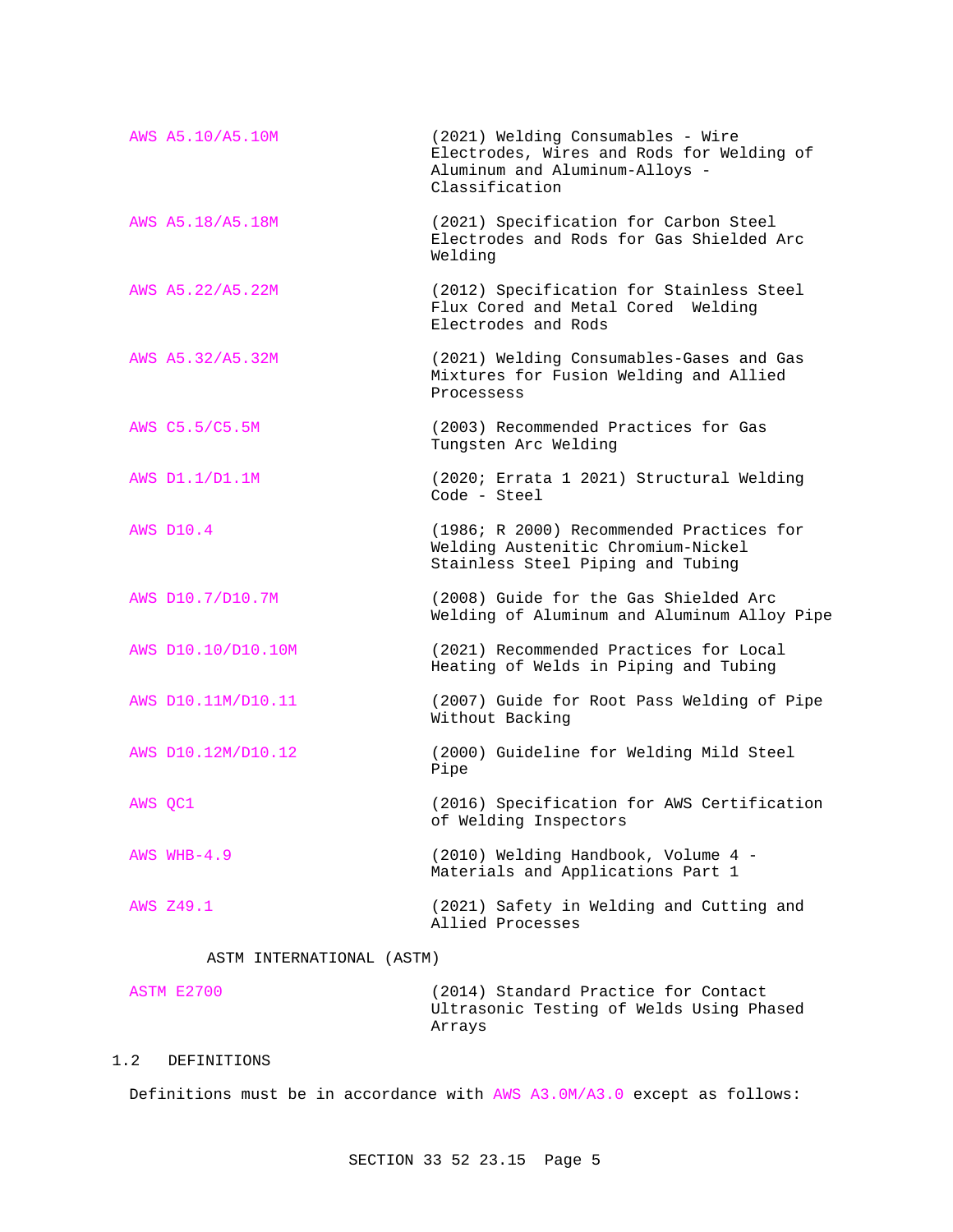- a. Weld slag is defined as the crystalline residue remaining on the weld surface following a weld procedure which uses flux as a shielding method.
- b. POL service piping consists of piping and components used for petroleum, oil and lubricants (POL) under pressure or gravity force including modifications to existing hydrant fueling systems.

#### $1.3$ SUBMITTALS

#### 

NOTE: Review Submittal Description (SD) definitions in Section 01 33 00 SUBMITTAL PROCEDURES and edit the following list, and corresponding submittal items in the text, to reflect only the submittals required for the project. The Guide Specification technical editors have classified those items that require Government approval, due to their complexity or criticality, with a "G." Generally, other submittal items can be reviewed by the Contractor's Quality Control System. Only add a "G" to an item if the submittal is sufficiently important or complex in context of the project.

For Army projects, fill in the empty brackets following the "G" classification, with a code of up to three characters to indicate the approving authority. Codes for Army projects using the Resident Management System (RMS) are: "AE" for Architect-Engineer; "DO" for District Office (Engineering Division or other organization in the District Office); "AO" for Area Office; "RO" for Resident Office; and "PO" for Project Office. Codes following the "G" typically are not used for Navy, Air Force, and NASA projects.

The "S" classification indicates submittals required as proof of compliance for sustainability Guiding Principles Validation or Third Party Certification and as described in Section 01 33 00 SUBMITTAL PROCEDURES.

Choose the first bracketed item for Navy, Air Force, and NASA projects, or choose the second bracketed item for Army projects. 

Government approval is required for submittals with a "G" or "S" classification. Submittals not having a "G" or "S" classification are [for Contractor Quality Control approval.][for information only. When used, a code following the "G" classification identifies the office that will review the submittal for the Government.] Submit the following in accordance with Section 01 33 00 SUBMITTAL PROCEDURES:

SD-01 Preconstruction Submittals

Welding Procedure Specifications (WPS); G[, [\_\_\_\_]]

Welder Performance Qualification  $(WPQ)$ ; G[, [ $\qquad$ ]]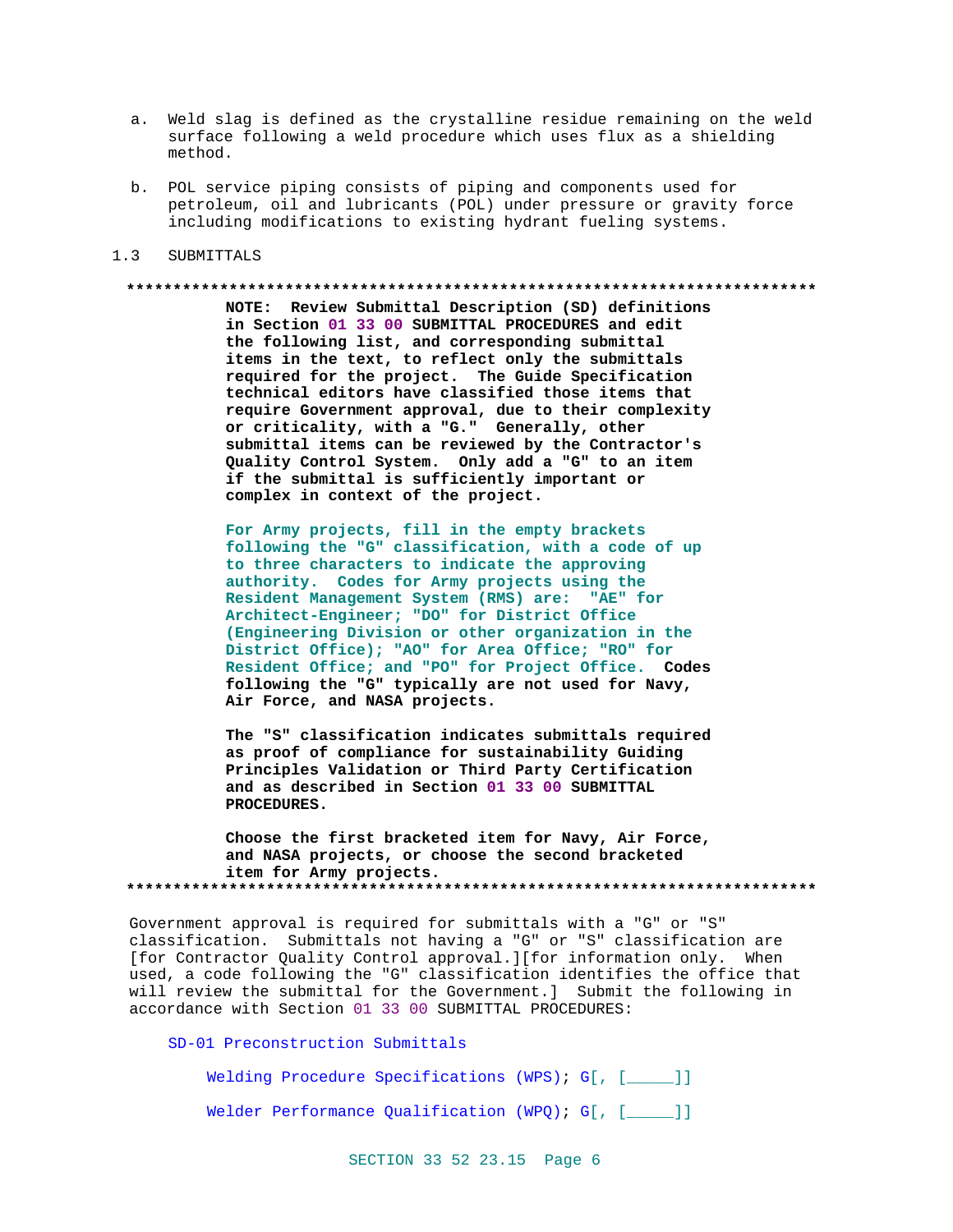```
Procedure Qualification Record (PQR); G[, [____]]
```
Welding Operations; G[, [\_\_\_\_]]

SD-02 Shop Drawings

POL Service Piping; G[, [\_\_\_\_]]

Pigging Plan; G[, [\_\_\_\_]]

SD-06 Test Reports

Welding Reports

Examinations, Inspections and Tests

SD-07 Certificates

Qualifications; G[, [\_\_\_\_]]

#### $1.4$ GENERAL REOUIREMENTS

#### 

NOTE: The drawings should be checked to ensure that any supplementary information required has been shown and that there is no conflict between the drawings and the specifications.

Project drawings must indicate, or text of project specifications must specify, the welding procedures, and size, length, type, and location of the welds, as necessary. Project drawings and/or specifications must indicate that factory applied internal and external coatings be stopped one inch from a girth weld leaving a 2 inch uncoated area for welding. 

This section covers the welding of Petroleum, Oil and Lubricant (POL) Service systems. Deviations from applicable codes, approved procedures, and approved detail drawings will not be permitted without prior written approval by the Contracting Officer. Materials or components with welds made offsite will not be accepted if the welding does not conform to the requirements of this specification, unless otherwise specified. Procedures must be developed by the Contractor for welding all metals included in the work. Welding must not be started until welding procedures, welders, and welding operators have been qualified. Qualification testing must be performed by an approved testing laboratory, or by the Contractor if approved by the Contracting Officer. Costs of such testing must be borne by the Contractor. The Contracting Officer must be notified at least one week in advance of the time and place of the tests. If the Contracting Officer elects to witness the tests, the qualification tests must be performed at or near the worksite. The Contractor must maintain current records of the test results obtained in the welding procedure, welding operator, welder performance qualifications, and nondestructive examination (NDE) procedures readily available at the site for examination by the Contracting Officer. The procedures for making transition welds between different materials or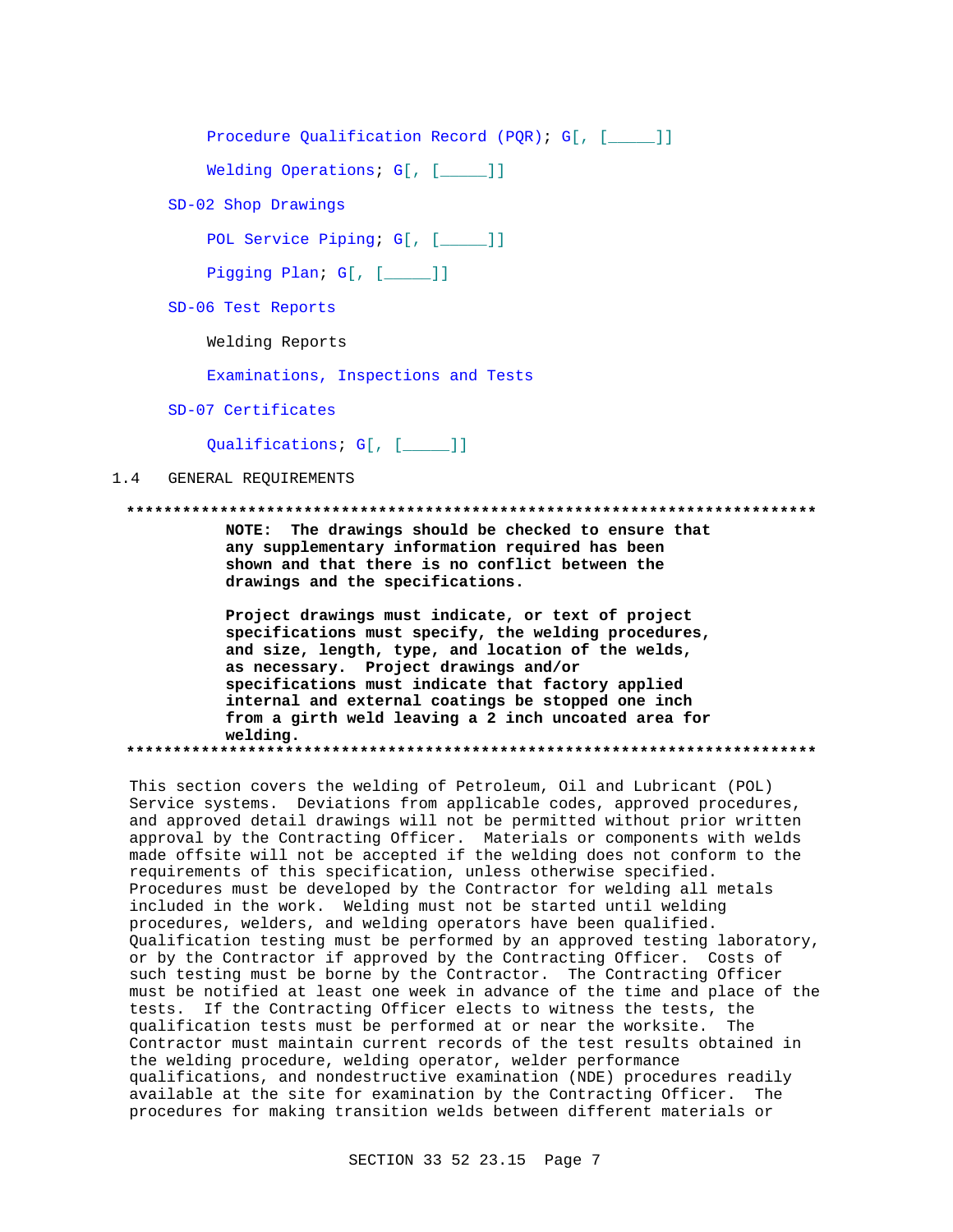between plates or pipes of different wall thicknesses must be qualified. Unless otherwise specified, the choice of welding process must be the responsibility of the Contractor. It should be noted that ASME B31.3 incorporates by reference, other requirements of ASME Section V, Section IX and specific AWS requirements.

#### $1.5$ PERFORMANCE

#### 

NOTE: The paragraphs will be edited and bracketed portions inserted if necessary to ensure proper implementation of the CONTRACTOR QUALITY CONTROL PROGRAM. The specification writer or design engineer must indicate how much quality control of welding is needed for each project and who is to be responsible; i.e., primarily the Contractor or the Government.

In many cases a project may not require 100 percent testing of welds by NDE methods. The designer must determine the required methods and the extent of inspection and testing, and must indicate the extent in this or other sections of the project specifications or on the project drawings by notes, NDE symbols, or other means. The referenced applicable publications will be used for guidance in determining inspection and testing requirements.

The specifications or drawings must clearly indicate which joints require 100 percent NDE inspection (all underground joints require 100 percent radiographic testing (RT) or phased array ultrasonic testing (PAUT)), which joints require random NDE inspection, and which NDE methods are to be employed for each joint.

Phased array ultrasonic testing must be used when radiography is not permitted and with Service Headquarters approval only. 

The Contractor will be responsible for the quality of all joint preparation, welding, and examination. All materials used in the welding operations must be clearly identified and recorded. The inspection and testing defined in this specification are minimum requirements. Additional inspection and testing must be the responsibility of the Contractor when he deems it necessary to achieve the quality required.

#### **OUALIFICATIONS**  $1.6$

Welding procedures, welders, and welding operators previously qualified by test may be accepted for the work without requalification, provided that all of the following conditions are fulfilled:

a. Copies of the welding procedure specifications (WPS), the procedure qualification record (PQR) record, and the welder performance qualification (WPQ) are submitted and approved in accordance with paragraph SUBMITTALS.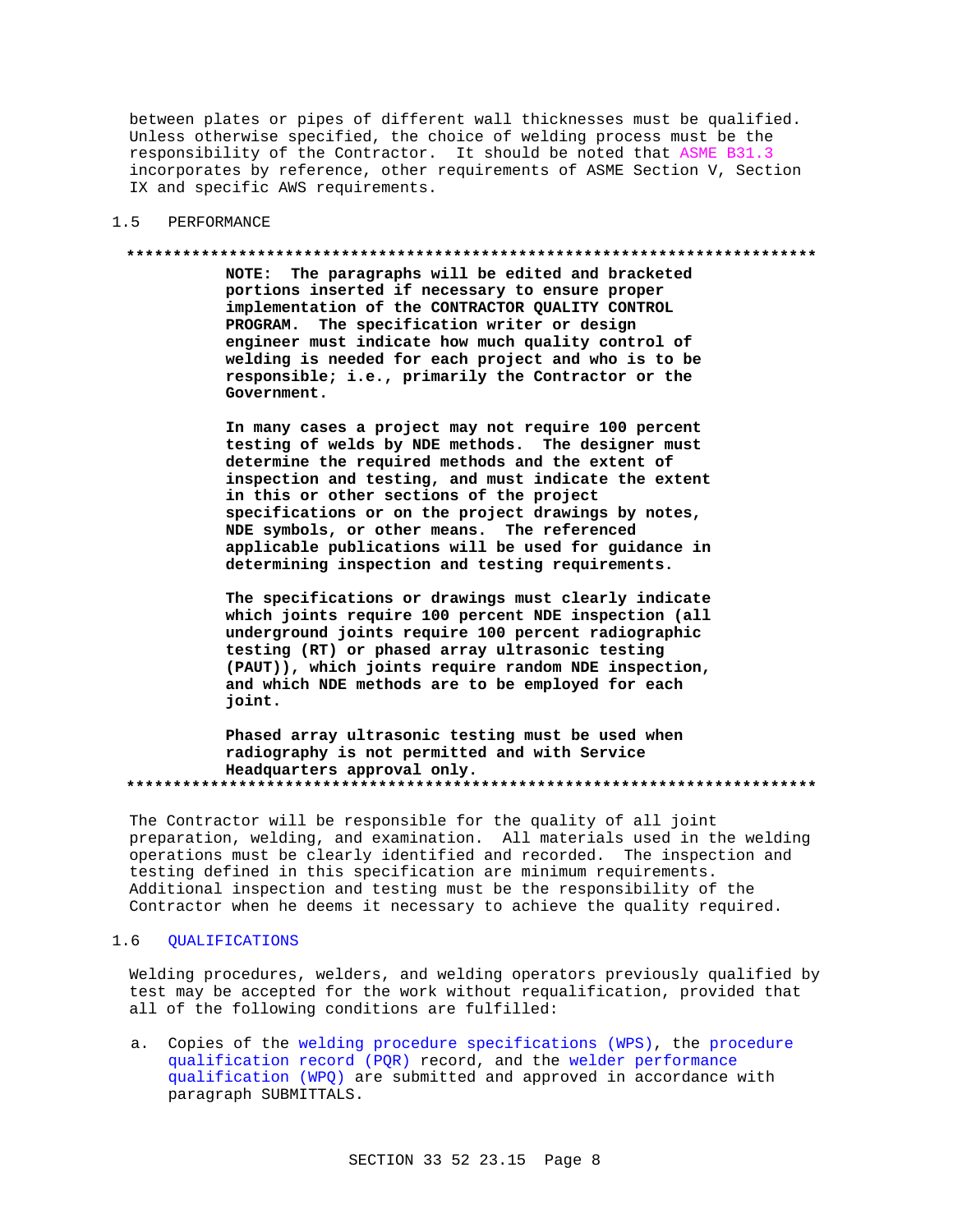- b. Testing was performed by an approved testing laboratory or approved technical consultant or by the Contractor's approved quality assurance organization.
- c. The welding procedures, welders, and welding operators were qualified in accordance with ASME B31.3 and base materials, filler materials, electrodes, equipment, and processes conformed to the applicable requirements of this specification.
- d. The requirements of paragraph RENEWAL OF QUALIFICATION below are met and records showing name of employer and period of employment using the process for which qualified are submitted as evidence of conformance.

# 1.6.1 Welding Operations

The Contractor must provide a description of how the critical welding operations will be accomplished. Provide the welding procedures to be used for each operation, the sequence of welding to minimize heat distortion, sequence of welding piping sections both in the trench and outside, machine welding if used, and multiple welders on same pipe weld. Submit detailed procedures which define methods of compliance to contract drawings and specifications.

1.6.2 Welding Procedure Specification and Procedure Qualification Records

The Contractor must record in detail and must qualify the Welding Procedure Specifications for every proposed welding procedure. Qualification for each welding procedure must conform to the requirements of ASME B31.3 and to this specification. The welding procedures must specify back purge gas requirements, end preparation for butt welds including cleaning, alignment, and root openings. Preheat, interpass temperature control, and postheat treatment of welds must be as required by approved welding procedures, unless otherwise indicated or specified. Copies of the welding procedure specifications and weld procedure qualification record results for each type of welding required must be submitted in accordance with paragraph SUBMITTALS. Approval of any procedure does not relieve the Contractor of the sole responsibility for producing acceptable welds. Welding procedures must be identified individually and must be referenced on the POL service piping shop drawings. Submit detail drawings showing location, length, and type of welds; and indicating preweld and postweld heat treatment and NDE as required. The drawings must show the welding procedure specification (WPS) to be used at each weld location.

# 1.6.3 Welder and Welding Operator Performance

Each welder and welding operator assigned to work must be qualified in accordance with ASME B31.3.

# 1.6.3.1 Certification

Before assigning welders or welding operators to the work, the Contractor must provide the Contracting Officer with their names together with certification that each individual is performance-qualified as specified. The certification must state the type of welding and positions for which each is qualified, the code and welding procedure specification under which each is qualified, date qualified, and the firm and individual certifying the qualification tests. The Contractor must provide a summary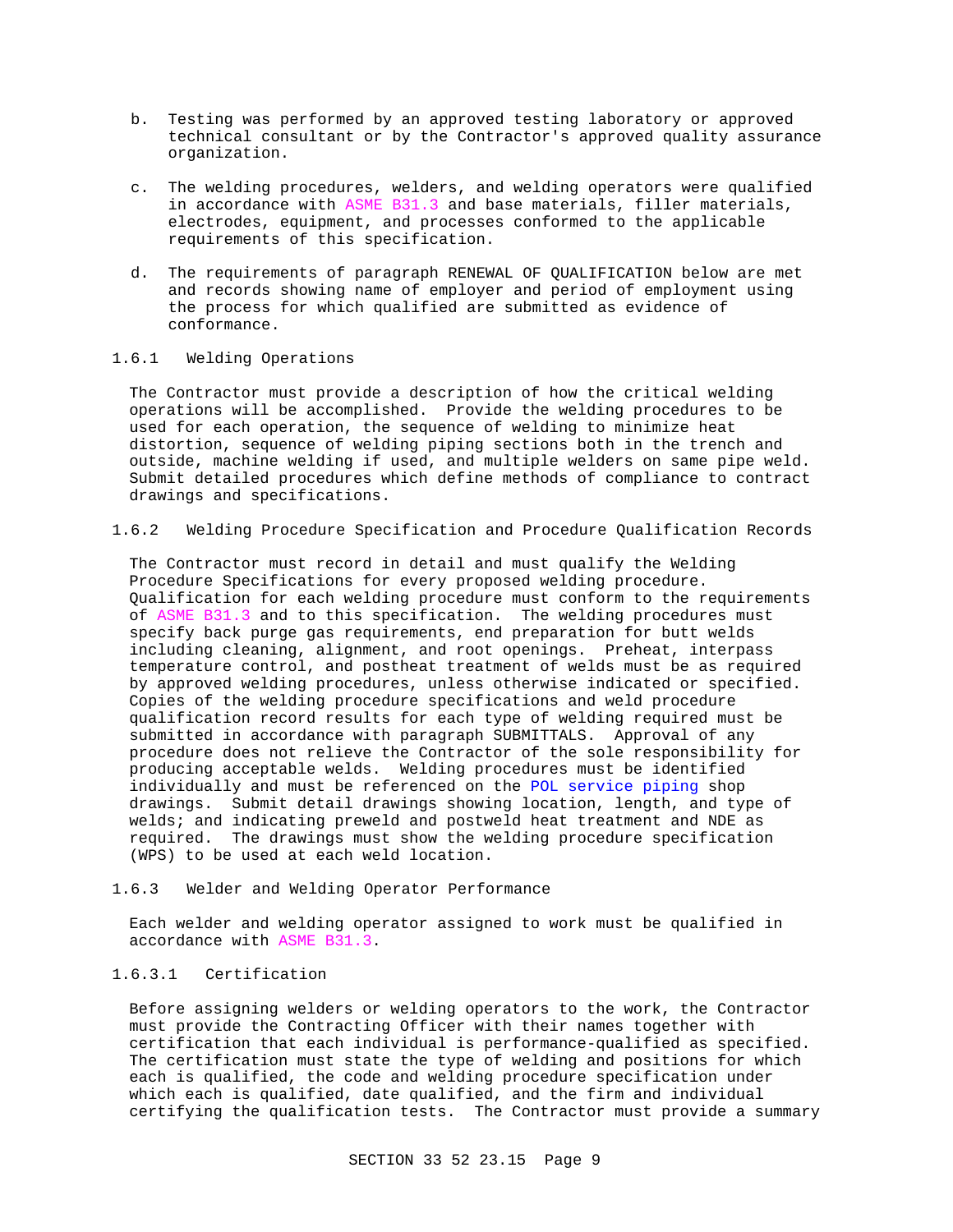table showing all welders and the WPS with which they are qualified to weld.

# 1.6.3.2 Identification

Each particular weld must be identified with the personal number, letter, or symbol assigned to each welder or welding operator. To identify welds, written records indicating the location of welds made by each welder or welding operator must be submitted, and each welder or welding operator must apply the personal mark adjacent to the welds using a rubber stamp or felt-tipped marker with permanent, weatherproof ink or other methods approved by the Contracting Officer that do not deform the metal. Identification by die stamps or electric etchers will not be allowed.

## 1.6.3.3 Renewal of Qualification

Requalification of a welder or welding operator must be required under any of the following conditions:

- a. When a welder or welding operator has not used the specific welding procedure for a period of 3 months; the period may be extended to 6 months if the welder or welding operator has been employed on another welding procedure.
- b. When a welder or welding operator has not welded with any procedure during a period of 3 months, all the personal qualifications must be considered expired, including any extension by virtue of a. above.
- c. There is specific reason to question the person's ability to make welds that will meet the requirements of the specifications.
- d. The welder or welding operator was qualified by an employer, other than those firms performing work under this contract, and a qualification test has not been taken within the preceding 12 months.
- e. Renewal of qualification for a specific welding procedure under conditions a., b., and d., above, needs to be made on only a single test joint or pipe of a thickness, position, or material required by the welding procedure specifications to reestablish the welder's or welding operator's qualification for the previous qualification.

# 1.6.4 Test Reports

Test reports must consist of the following.

- a. Records made by the AWS certified inspector for all duties performed per paragraph 4.2 of AWS QC1.
- b. All NDE (radiograph, [PAUT]) reports with unique weld ID for each weld tested.
- c. "Weld Maps". These maps/drawings correlate the shop drawings submitted to the NDE reports. The NDE report that shows a weld number as acceptable is correlated with weld number on the drawings.
- d. Provide the location of each weld, what procedure was used, which welder did the weld, the results of the visual test, and the results of the NDE.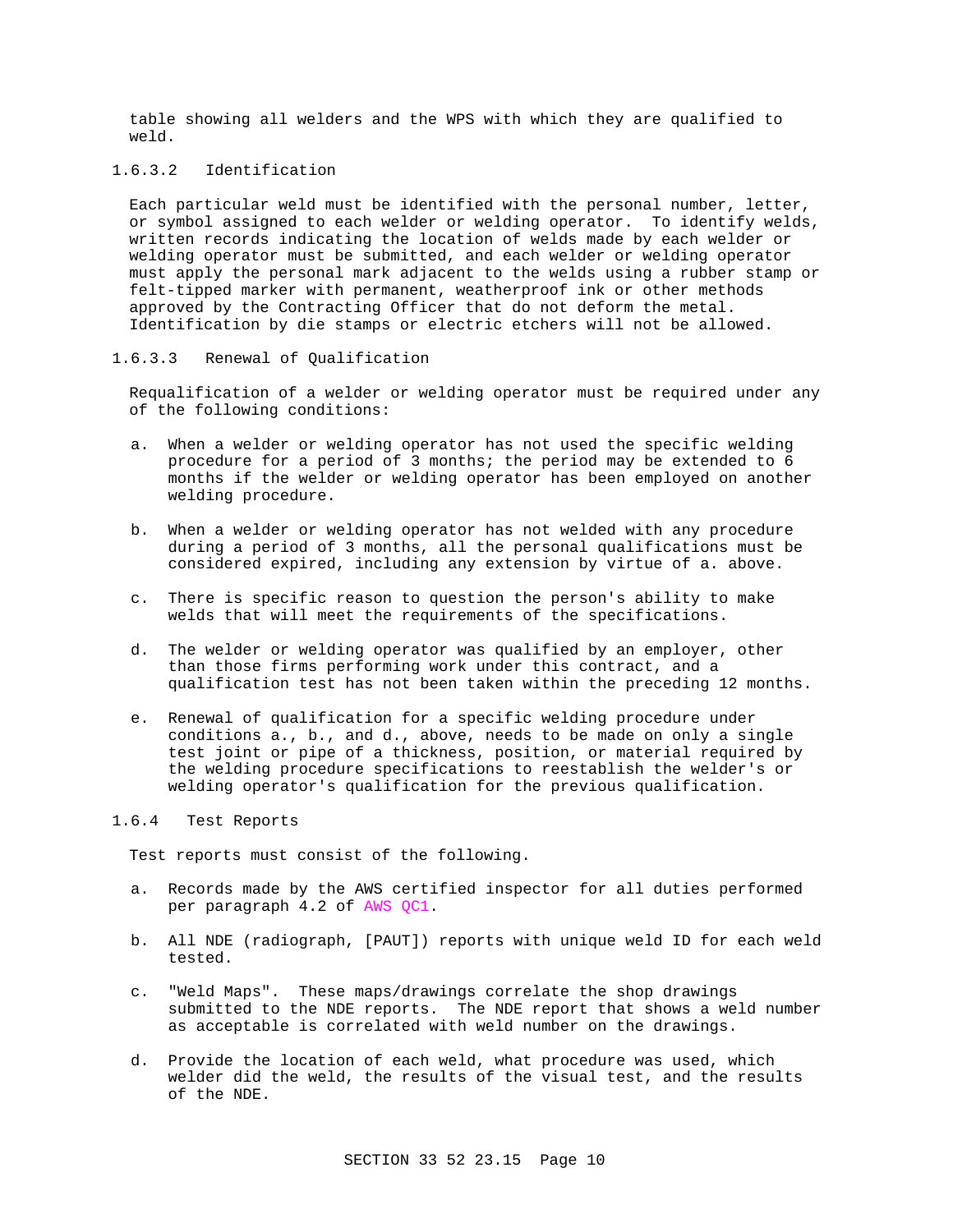## 1.6.5 Inspection and NDE Personnel

# **\*\*\*\*\*\*\*\*\*\*\*\*\*\*\*\*\*\*\*\*\*\*\*\*\*\*\*\*\*\*\*\*\*\*\*\*\*\*\*\*\*\*\*\*\*\*\*\*\*\*\*\*\*\*\*\*\*\*\*\*\*\*\*\*\*\*\*\*\*\*\*\*\*\* NOTE: Coordinate with paragraph PERFORMANCE. \*\*\*\*\*\*\*\*\*\*\*\*\*\*\*\*\*\*\*\*\*\*\*\*\*\*\*\*\*\*\*\*\*\*\*\*\*\*\*\*\*\*\*\*\*\*\*\*\*\*\*\*\*\*\*\*\*\*\*\*\*\*\*\*\*\*\*\*\*\*\*\*\*\***

Contractor must provide a commercially independent organization for all weld examinations. All inspection and NDE personnel must be qualified in accordance with the following requirements. The contractor must submit the qualifications of all the testing personnel that will perform all field tests for review by the Contracting Officer. The qualifications of all personnel on the job site that will perform welding inspections and NDE must be submitted for approval. All inspectors and NDE personnel must have a minimum of one year experience inspecting the piping material being used and five years in military or commercial aircraft hydrant fueling systems or truck fueling systems, petroleum refineries, power generating plants, or chemical process plants.[ In addition, all PAUT personnel must meet ASNT Level III requirements.]

## 1.6.5.1 Inspector Certification

Visual welding inspectors must be qualified in accordance with AWS QC1.

## 1.6.5.2 NDE Personnel

NDE personnel must be certified Level II in accordance with ASME Section V, ASME B31.3 and ASNT SNT-TC-1A for each NDE procedure he is required to use, and a written procedure for the control and administration of NDE personnel training, examination, and certification must be established. The procedures must be based on appropriate specific and general guidelines of training and experience recommended by ASNT SNT-TC-1A. Should the NDE examiner also be a welder, that individual is disqualified from examining their own work.[ Examiners performing PAUT must be qualified in accordance with ASME Section 5, Article 4, Mandatory Appendix VII.]

## 1.7 DELIVERY, STORAGE, AND HANDLING

All filler metals, electrodes, and other welding materials must be delivered to the site in manufacturers' original packages and stored in a dry space until used. Packages must be properly labeled and designed to give maximum protection from moisture and to insure safe handling.

## 1.7.1 Material Control

# **\*\*\*\*\*\*\*\*\*\*\*\*\*\*\*\*\*\*\*\*\*\*\*\*\*\*\*\*\*\*\*\*\*\*\*\*\*\*\*\*\*\*\*\*\*\*\*\*\*\*\*\*\*\*\*\*\*\*\*\*\*\*\*\*\*\*\*\*\*\*\*\*\*\* NOTE: If additional requirements are necessary regarding limits on out-of-oven exposure time, refer to AWS D1.1/D1.1M. \*\*\*\*\*\*\*\*\*\*\*\*\*\*\*\*\*\*\*\*\*\*\*\*\*\*\*\*\*\*\*\*\*\*\*\*\*\*\*\*\*\*\*\*\*\*\*\*\*\*\*\*\*\*\*\*\*\*\*\*\*\*\*\*\*\*\*\*\*\*\*\*\*\***

Materials must be stored in a controlled access and clean, dry area that is weathertight and is maintained at a temperature recommended by the manufacturer. The materials must not be in contact with the floor and must be stored on wooden pallets or cribbing.

#### 1.7.1.1 Damaged Containers

Low-hydrogen steel electrodes must be stored in their sealed shipping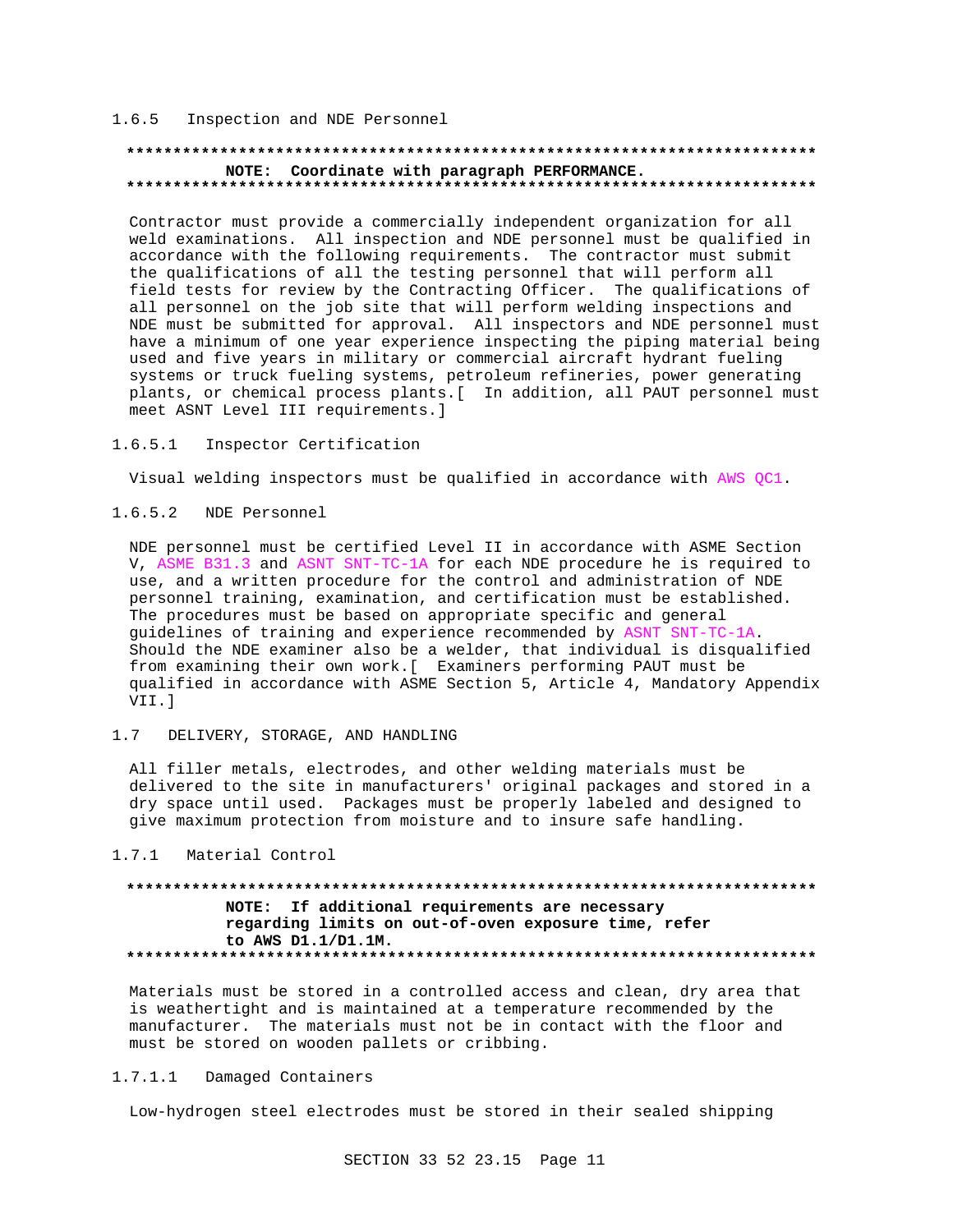container. If the seal is damaged during shipment or storage, and the damage is not immediately detected, the covered electrodes in that container must be rebaked in accordance with the manufacturer's instructions prior to issuance or must be discarded. If a container is damaged in storage and the damage is witnessed, the electrodes from that container must be immediately placed in a storage oven. The storage oven temperature must be as recommended by the manufacturer or the welding material specification.

# 1.7.1.2 Partial Issues

When a container of covered electrodes is opened and only a portion of the content is issued, the remaining portion must, [within 1/2-hour]; [within the limits established by AWS D1.1/D1.1M] be placed in a storage oven.

1.7.2 Damaged Materials

Materials which are damaged must be discarded. Covered electrodes which are oil or water-soaked, dirty, or on which the flux has separated from the wire must be discarded.

# 1.8 SYMBOLS

Symbols must be in accordance with AWS A2.4.

1.9 SAFETY

Safety precautions must conform to AWS Z49.1.

#### PART 2 PRODUCTS

2.1 WELDING MATERIALS

#### **\*\*\*\*\*\*\*\*\*\*\*\*\*\*\*\*\*\*\*\*\*\*\*\*\*\*\*\*\*\*\*\*\*\*\*\*\*\*\*\*\*\*\*\*\*\*\*\*\*\*\*\*\*\*\*\*\*\*\*\*\*\*\*\*\*\*\*\*\*\*\*\*\*\***

**NOTE: Normally, selection of the electrodes is done by the Contractor. In special cases, if the selection of the proper electrode is critical to the design, the designer may specify the electrodes to be used. In special cases it also may be necessary to specify the welding process.**

**The selection of electrodes should be limited to non covered for all root passes. Covered electrodes may be allowed for fill passes after the root pass is completed. This will eliminate formation of weld slag on the interior of the pipe. Weld process for root passes is restricted to Gas Tungsten to provide for a clean weld on the initial pass.**

**In tight or confined spaces where oxygen supply may be a concern, use of a back purge gas may be re-evaluated and a covered electrode may be allowed. This condition should be addressed by the Designer and the Contracting Officer on a case by case basis. \*\*\*\*\*\*\*\*\*\*\*\*\*\*\*\*\*\*\*\*\*\*\*\*\*\*\*\*\*\*\*\*\*\*\*\*\*\*\*\*\*\*\*\*\*\*\*\*\*\*\*\*\*\*\*\*\*\*\*\*\*\*\*\*\*\*\*\*\*\*\*\*\*\***

Welding materials for carbon steel, stainless steel and aluminum must comply with AWS WHB-4.9. Welding equipment, electrodes, welding wire, shielding and backing gas, and fluxes must be capable of producing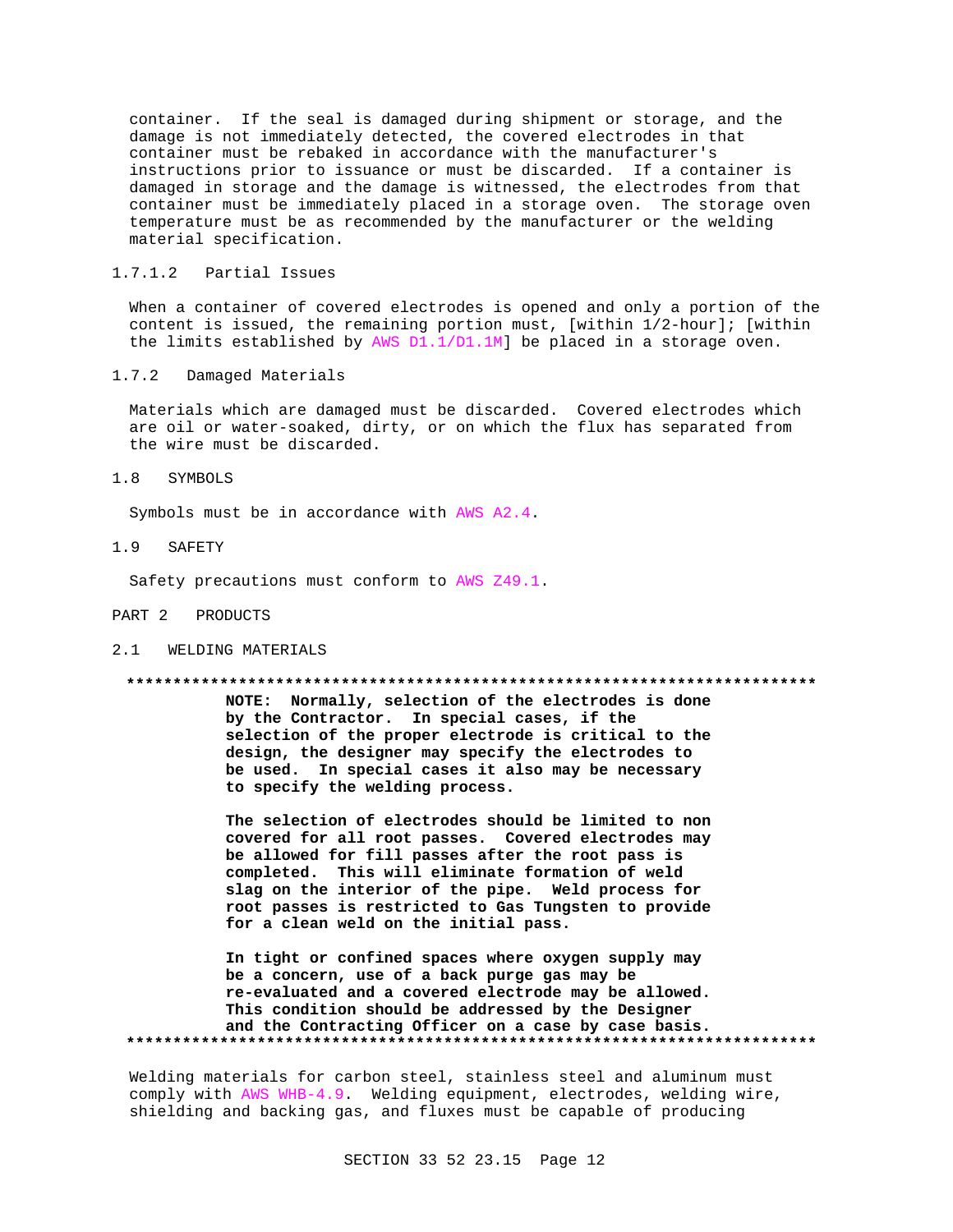satisfactory welds when used by a qualified welder or welding operator using qualified welding procedures. All field girth root pass welds must be made with non-covered electrodes or welding wire. All root passes must be made with shielding and backing gas. External welds on the pipe such as attaching pipe supports may be made with covered electrodes or welding wire. Electrodes, welding wire [and][or] fluxes must be in accordance with Table 1. Welding materials for aluminum and aluminum alloy must comply with AWS D10.7/D10.7M.

| TABLE I                                                                              |             |            |                    |                                                 |  |  |  |
|--------------------------------------------------------------------------------------|-------------|------------|--------------------|-------------------------------------------------|--|--|--|
| AWS                                                                                  | Process     | Alloy      | Consumable         | Use                                             |  |  |  |
|                                                                                      |             |            | $(Examples)$ $(1)$ |                                                 |  |  |  |
| AWS A5.1/A5.1M                                                                       | SMAW        | Low Carbon | E7018              | Fill                                            |  |  |  |
| AWS A5.4/A5.4M                                                                       | SMAW        | Stainless  | E308L, E309L       | Fill                                            |  |  |  |
| AWS A5.3/A5.3M                                                                       | SMAW        | Aluminum   |                    | Fill                                            |  |  |  |
| AWS A5.9/A5.9M                                                                       | GTAW        | Stainless  | ER308L, ER309L     | Root and Fill                                   |  |  |  |
| AWS A5.10/A5.10M                                                                     | <b>GTAW</b> | Aluminum   |                    | Root and Fill                                   |  |  |  |
| AWS A5.18/A5.18M                                                                     | <b>GTAW</b> | Low Carbon | $E70S-3, E70S-6$   | Root and Fill                                   |  |  |  |
| AWS A5.22/A5.22M                                                                     | GTAW        | Stainless  | E308LT1-1          | Root (Backing<br>and Shielding<br>Gas Required) |  |  |  |
| AWS A5.32/A5.32M                                                                     | <b>GTAW</b> | All        |                    | Shielding Gas                                   |  |  |  |
| The consumable material designations shown are examples only and are not<br>Note(1): |             |            |                    |                                                 |  |  |  |

intended to limit the Contractor's selection of consumable materials.

# PART 3 EXECUTION

# 3.1 WELDING OPERATIONS

Welding must be performed in accordance with qualified procedures using qualified welders and welding operators. Welding must not be done when the quality of the completed weld could be impaired by the prevailing working or weather conditions. The Contracting Officer must determine when weather or working conditions are unsuitable for welding. Welding of hangers, supports, and plates to structural members must conform to Section 05 05 23.16 STRUCTURAL WELDING.

Welding must be performed in accordance with ASME B31.3 and the applicable portions of AWS D10.4, AWS D10.7/D10.7M, AWS D10.10/D10.10M, AWS D10.11M/D10.11, AWS D10.12M/D10.12, and AWS C5.5/C5.5M.

All joints unless indicated otherwise, in carbon steel, aluminum and stainless steel piping systems must be welded. Unless otherwise approved, all girth welds must be complete penetration groove welds made in accordance with qualified welding procedures. The root pass on stainless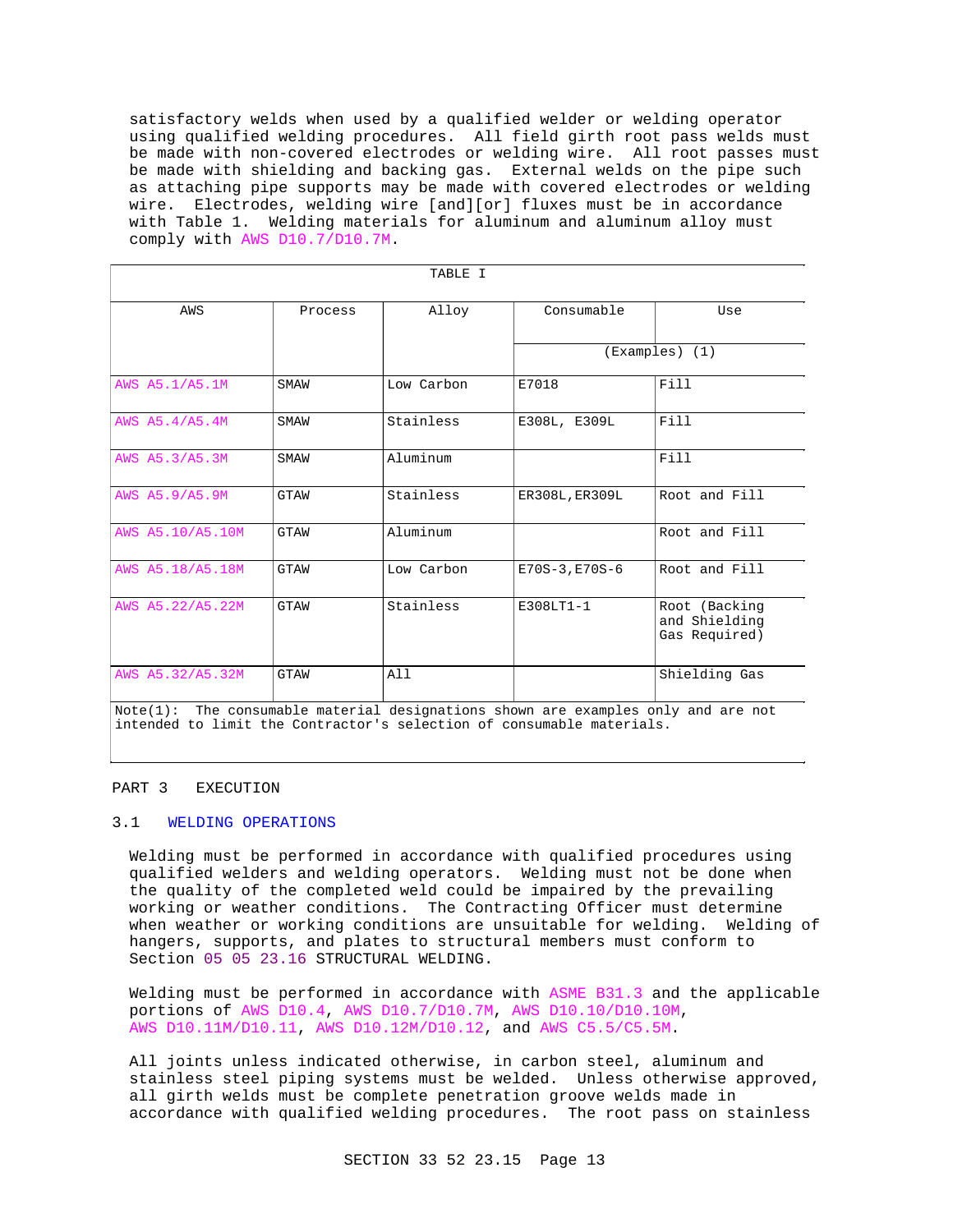steel, aluminum, and carbon steel pipe must be by the GTAW process.

- a. Weld Preparation must comply with the requirements of ASME B31.3 and the qualified Welding Procedure Specification. The use of "rice paper" as purge blocks is not permitted. Contractor must submit alternate method for approval.
- b. Backing Rings. The use of backing rings for making or repairing welds will not be permitted.
- 3.1.1 Base Metal Preparation

Oxy-fuel cutting must not be used on austenitic stainless steel or nonferrous materials.

Mechanical grinding of thermal cut ends must be used to remove the heat affected area but should be limited to maximum 1/8 inch.

3.1.2 Weld Joint Fit-Up

Parts that are to be joined by welding must be fitted, aligned, and retained in position during the welding operation by the use of bars, jacks, clamps, or other mechanical fixtures. End welds must be properly aligned prior to welding in accordance with Chapter V of ASME B31.3. All socket-welded joints must be properly fitted with gaps between the pipe and the bottom of the socket in accordance with ASME B31.3. Contractor must implement a program to ensure gaps are properly measured and documented. Welded temporary attachments must not be used except when it is impractical to use mechanical fixtures. When temporary attachments are used, they must be the same material as the base metal, and must be completely removed by grinding or thermal cutting after the welding operation is completed. If thermal cutting is used, the attachment must be cut to not less than 6 mm 1/4 inch from the member and the balance removed by grinding. After the temporary attachment has been removed, the area must be visually examined.

3.1.3 Butt Weld Joint Spacing

Butt weld joints must be spaced a minimum of 150 mm 6 inches apart. Measurement must be taken from the toe of the first weld to the toe of the second weld. The measurement must be taken at the closest point between the welds when visually inspected. If spacing is not possible due to existing conditions, a reduction in spacing to not less than 50 mm 2 inches may be made.

3.1.4 Preheat and Interpass Temperatures

Preheat temperatures must meet the requirements specified by ASME B31.3. However, in no case will the preheat be below 10 degrees C 50 degrees F for ferritic steel or austenitic stainless steel, or 0 degrees C 32 degrees F for nonferrous alloys. The maximum interpass temperatures must not exceed 149 degrees C 300 degrees F for austenitic stainless steels, nickel alloys, and copper alloys; and 260 degrees C 500 degrees F for carbon steels. Preheat techniques must be such as to ensure that the full thickness of the weld joint preparation [and][or] adjacent base material, at least 75 mm 3 inches in all directions, is at the specified temperature. Preheating by induction or resistance methods is preferred. When flame heating is used, only a neutral flame must be employed. Oxy-fuel heating must not be used on austenitic stainless steel; however,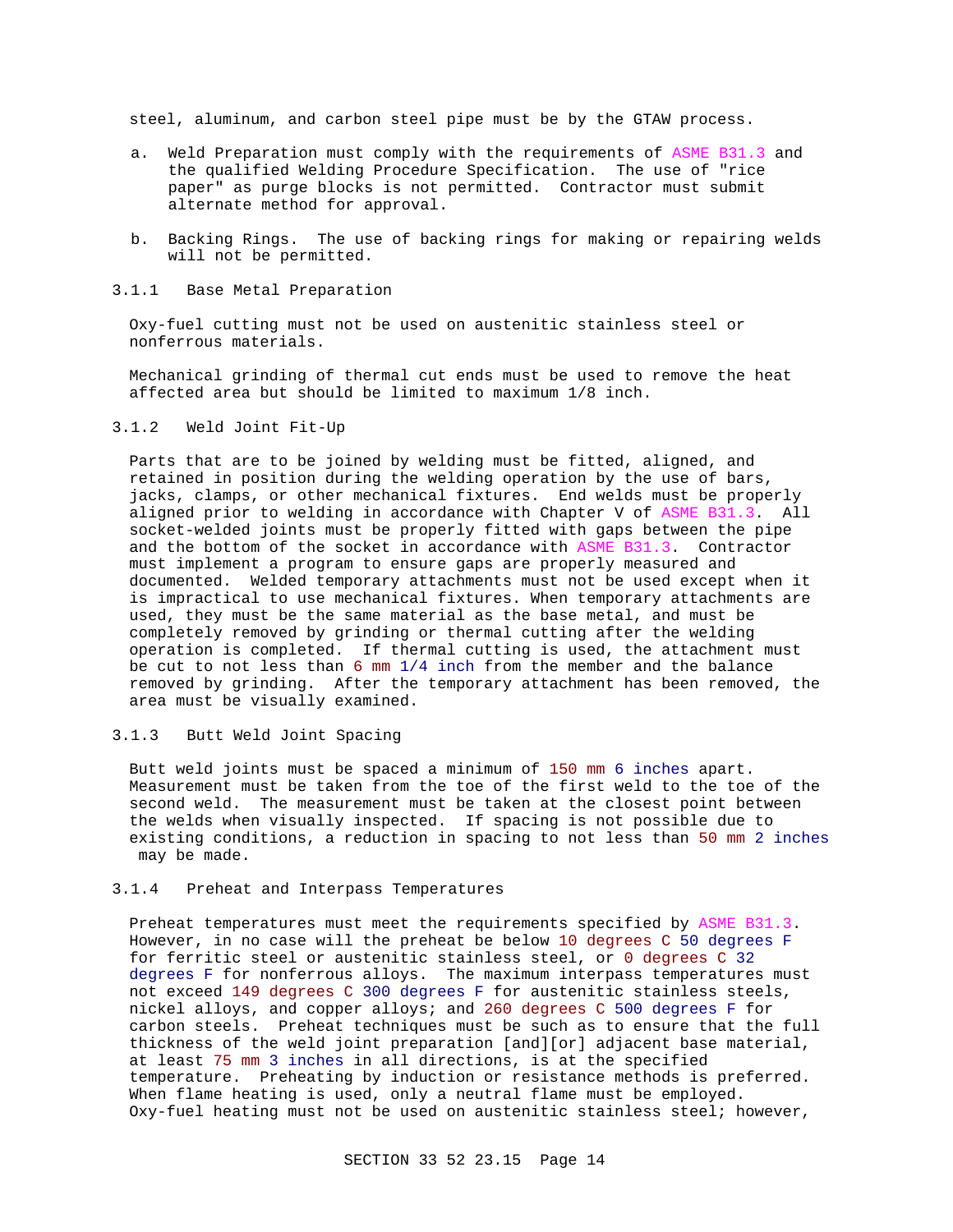air-fuel heating is acceptable if controlled to ensure that the surface temperature does not exceed 66 degrees C 150 degrees F. Interpass temperatures must be checked on the surface of the component within 25 mm one inch of the weld groove and at the starting location of the next weld pass, and for a distance of about 150 mm 6 inches ahead of the weld, but not on the area to be welded.

3.1.5 Production Welding Instructions

- a. Welding must not be done when the ambient temperature is lower than minus 18 degrees C 0 degrees F.
- b. Welding is not permitted on surfaces that are wet or covered with ice, when snow or rain is falling on the surfaces to be welded, or during periods of high winds, unless the welders and the work are properly protected.
- c. Gases for purging and shielding must be welding grade and must have a dew point of minus 40 degrees C minus 40 degrees F or lower.
- d. Back purges are required for austenitic stainless steels and nonferrous alloys welded from one side and must be set up such that the flow of gas from the inlet to the outlet orifice passes across the area to be welded. The oxygen content of the gas exiting from the purge vent must be less than 2 percent prior to welding. The flow rate must be that required by the approved weld procedure specification.
- e. The purge on groove welds must be maintained for at least two passes or 5 mm 3/16 inch whichever is greater.
- f. Removable purge dam materials must be made of expandable or flexible plugs, such as Plexiglas, plywood (which must be dry when used). Wood dams must be kiln-dried quality. Purge dams must not be made of polyvinyl alcohol.
- g. Any welding process which requires the use of external gas shielding must not be done in a draft or wind unless the weld area is protected by a shelter. This shelter must be of material and shape appropriate to reduce wind velocity in the vicinity of the weld to a maximum of 8 km/hour 5 mph (440 fpm).
- h. Tack welds to be incorporated in the final welds must have their ends tapered by grinding or welding technique. Tack welds that are cracked or defective must be removed and the groove must be retacked prior to welding. Temporary tack welds must be removed, the surface ground smooth, and visually inspected. For low-alloy and hardenable high-alloy steels, the area must be magnetic particle examination inspected.
- i. Grinding of completed welds is to be performed only to the extent required for NDE, including any inservice examination, and to provide weld reinforcement within the requirements of ASME B31.3. If the surface of the weld requires grinding, reducing the weld or base material below the minimum required thickness must be avoided. Minimum weld external reinforcement must be flush between external surfaces.
- j. Each qualified welder must be assigned an identification symbol. All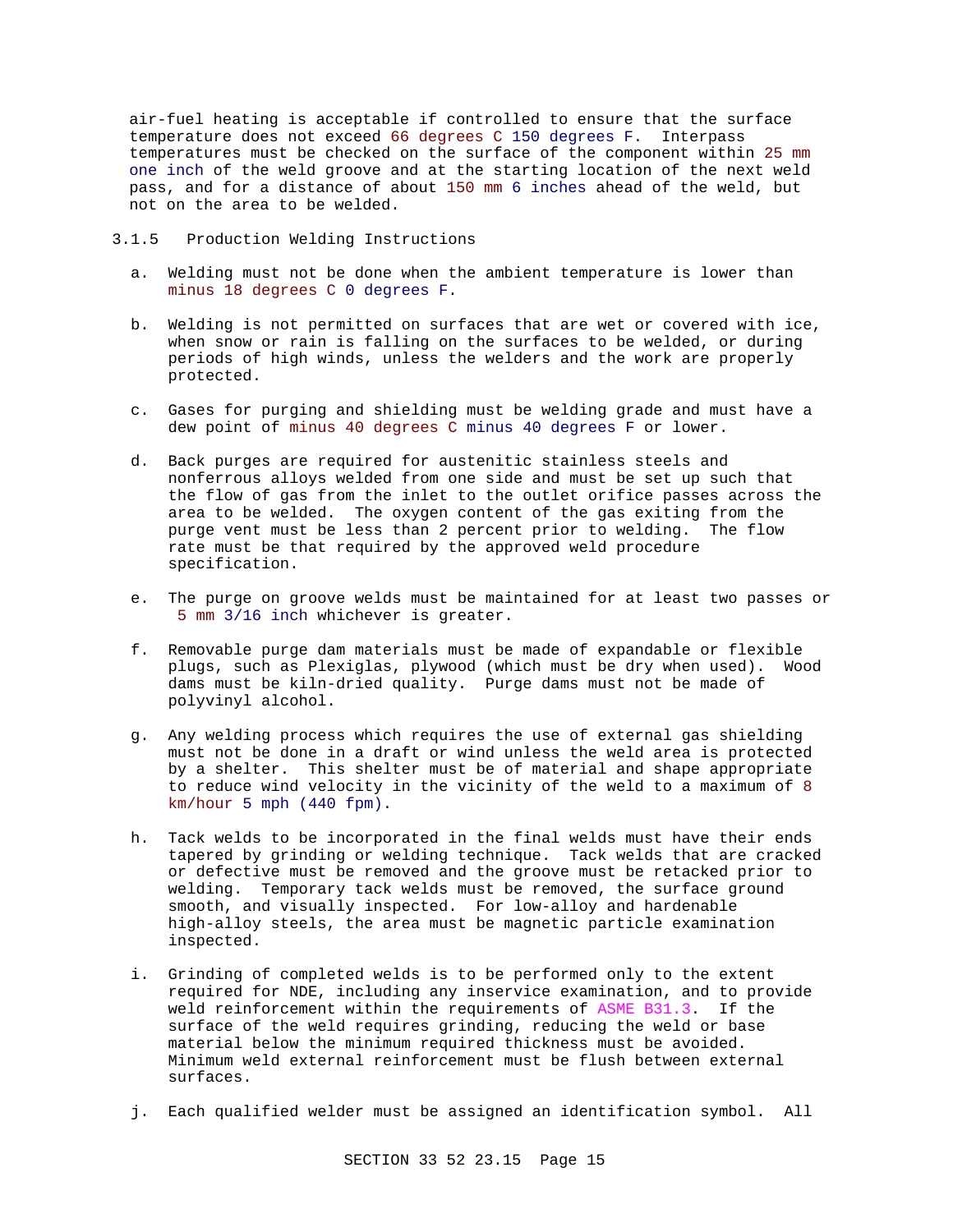welds must be permanently marked with the symbol of the individual who made the weld.

NOTE: Designer to include Section 33 52 40 FUEL SYSTEMS PIPING (NON-HYDRANT) and Section 33 52 10 FUEL SYSTEMS PIPING (SERVICE STATION) if carbon steel and stainless steel are to be connected. 

- k. Direct welded connection of carbon steel and stainless steel must not be made. [ See Section 33 52 40 FUEL SYSTEMS PIPING (NON-HYDRANT) and Section 33 52 10 FUEL SYSTEMS PIPING (SERVICE STATION) for method of connection.l
- Postweld Heat Treatment  $3.1.6$ 
	- a. When required postweld heat treatment must be performed in accordance with ASME B31.3. Temperatures for local postweld heat treatment must be measured continuously by thermocouples in contact with the weldment.
	- b. Postweld heat treatment of low-alloy steels, when required, must be performed immediately upon completion of welding and prior to the temperature of the weld falling below the preheat temperature. However, postweld heat treatment may be postponed after the completion of the weld, if, immediately after the weld is completed, it is maintained at a minimum temperature of 149 degrees C 300 degrees F or the preheat temperature, whichever is greater, for 2-hours per 25 mm one inch of weld thickness.

## 3.2 EXAMINATIONS, INSPECTIONS AND TESTS

#### 

NOTE: PAUT is only permitted at locations that prohibit the use of radiography and locations where it is impractical due to physical location or other constraints. PAUT is only permitted with approval of the Service Headquarters. In all cases where PAUT is used, all welds must be recorded and the results reviewed by an ASNT Level III certified inspector and the requirements in this section.

## Coordinate with paragraph PERFORMANCE.

Weld inspection and NDE must be performed by the Contractor to detect surface and internal discontinuities in completed welds. The services of a qualified commercial inspection or testing laboratory or technical consultant meeting the requirements of paragraph INSPECTION AND NDE PERSONNEL, approved by the Contracting Officer, must be employed by the Contractor. All completed welds must be visually inspected in accordance with the visual inspection requirements of ASME B31.3 and AWS D1.1/D1.1M. [Radiographic] [Liquid penetrant] [Magnetic particle] [or] [PAUT] examination must be required as indicated below. When in-process weld quality control is required for tie-in welds, it must be performed in accordance with ASME B31.3. When inspection and testing indicates disqualifying defects in a weld joint, the weld must be repaired by a qualified welder in accordance with paragraph CORRECTIONS AND REPAIRS. The Contractor must submit weld inspection and NDE field testing reports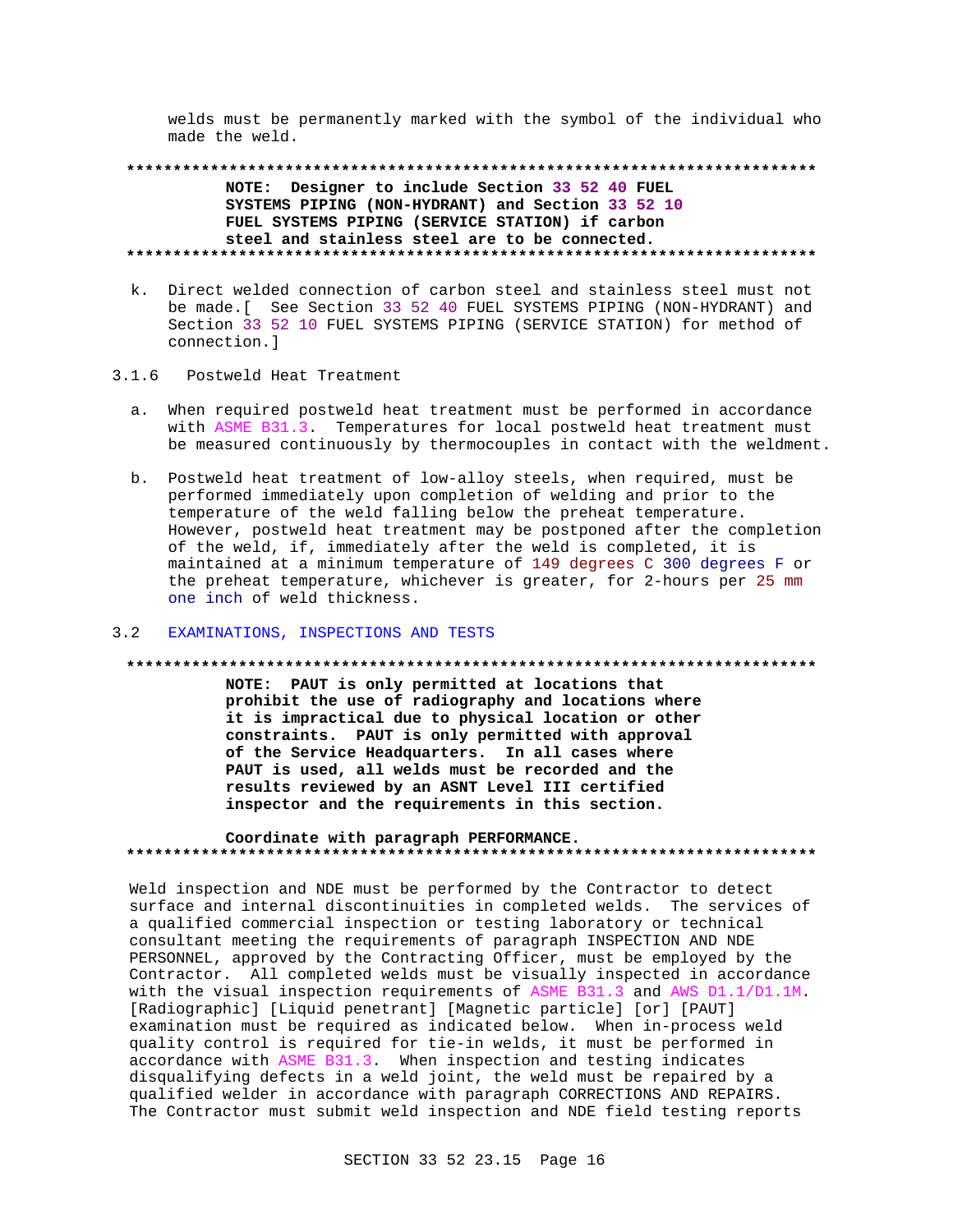to the Contracting Officer. [ In all cases where PAUT is used, all welds must be recorded and the results reviewed by an ASNT Level III certified inspector and the requirements in this section.]

The person performing the weld inspection must perform the following:

- a. Verify that the base materials and consumable welding materials conform to the specifications and that welding filler metals used are as specified for each base material.
- b. Verify that the welding equipment to be used for the work is appropriate for use with the welding procedure specification and has the capability to meet the applicable requirements of the welding procedure.
- c. Verify that only approved or qualified welding procedures are used for the work.
- d. Verify that the edge preparation or joint geometry meet the requirements of the welding procedure and drawings.
- e. Verify that the specified filler metals are used and that filler metals are maintained in proper condition, per requirements, or as recommended by the manufacturer.
- f. Verify that the technique and performance of each welder, welding operator, and tack welder are as specified.
- g. Verify that the work conforms to requirements of the applicable standards, drawings, or other documents.
- h. Verify that the work inspected is identified and documented in accordance with specified requirements.
- i. Prepare clear and concise reports and verify that records of the results of examinations are maintained.
- j. Verify the approved WPS pre-heat and post heat procedures are being used.

NOTE: For modifications to existing stainless steel hydrant systems insert the following paragraph: 

[ Welders found making defective welds must be removed from the work or must be required to be requalified in accordance with ASME B31.3.

1

# NOTE: Coordinate with paragraph PERFORMANCE.

This paragraph is to be edited based on the piping code used for design. Both ASME B31.3 and ASME B31.4 allow for different percentages of additional testing with ASME B31.3 generally being more stringent. The selection of ASME B31.3 or ASME B31.4 should be consistent with the application. See UFC 3-460-01, "Design: Petroleum Fuel Facilities". For modification to existing hydrant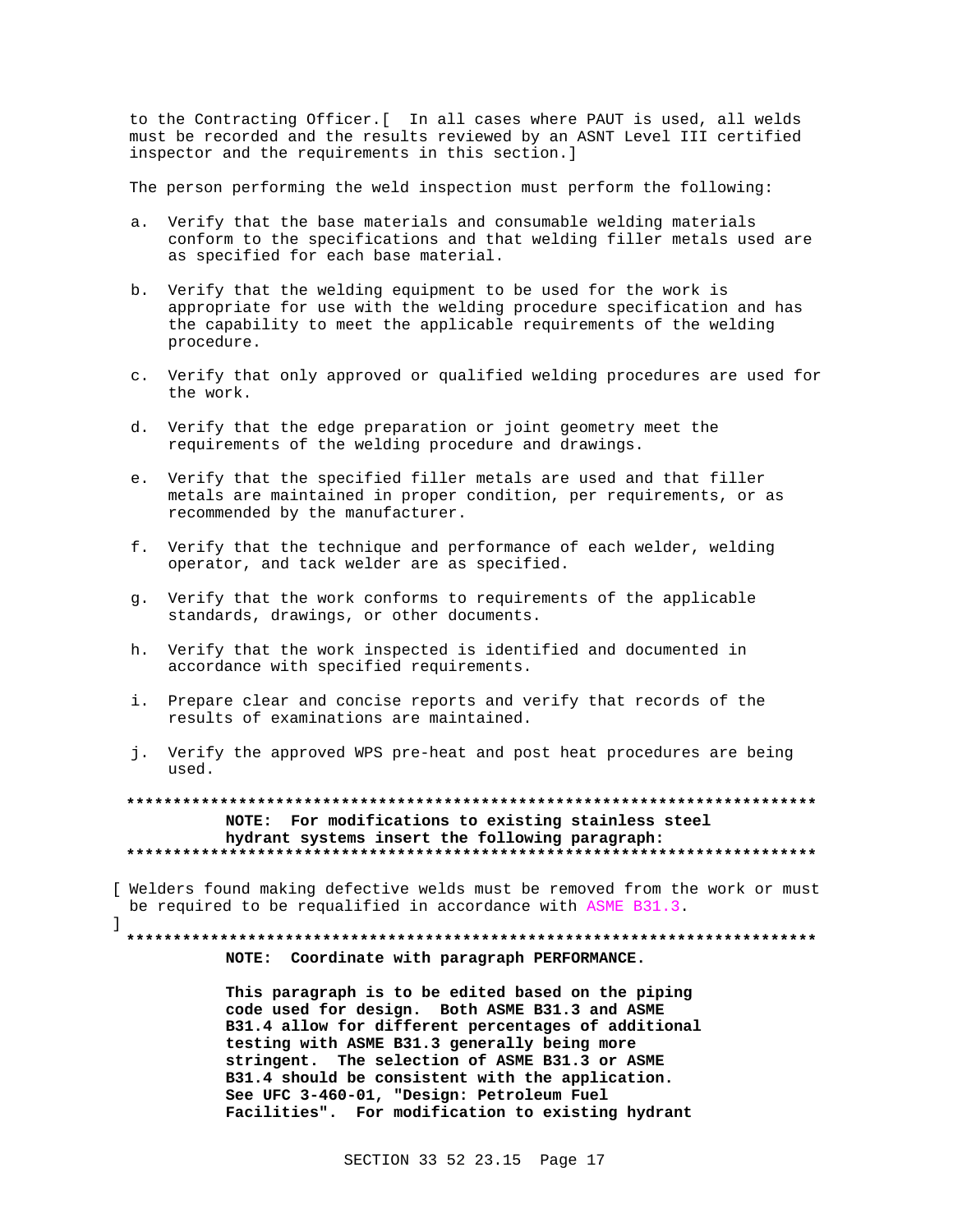#### **systems at paragraph NDE TESTTING FREQUENCY insert the following first paragraph. \*\*\*\*\*\*\*\*\*\*\*\*\*\*\*\*\*\*\*\*\*\*\*\*\*\*\*\*\*\*\*\*\*\*\*\*\*\*\*\*\*\*\*\*\*\*\*\*\*\*\*\*\*\*\*\*\*\*\*\*\*\*\*\*\*\*\*\*\*\*\*\*\*\***

## 3.2.1 Visual Inspection

Weld joints must be inspected visually as follows:

- a. Before welding for compliance with requirements for joint preparation, alignment and fit-up, and cleanliness in accordance with ASME B31.3.
- b. During welding for cracks and conformance to the approved welding procedure only when in-process weld quality control is required by ASME ASME B31.3.
- c. After welding for cracks, contour and finish, bead reinforcement, undercutting, overlap, weld slag on the interior of the pipe and size of welds in accordance with ASME B31.3 and AWS D1.1/D1.1M. Visual examination of the interior of the pipe may be performed by any of the remote means allowed by ASME BPVC SEC V, visual inspection. Visual examination of the weld must be performed prior to any other NDE examinations as required by this specification.

# 3.2.2 NDE Testing Frequency

All pipe field welds, including high point vent pipe tees, insert butt welded weld-o-lets, and low point drain pipe, must be examined by [radiographic] methods to determine conformance to the paragraph ACCEPTANCE STANDARDS. All socket welds and sock-o-lets or weld-o-lets to pipe welds must be examined with either magnetic particle or liquid penetrant methods, in addition to the visual examinations. The services of a qualified commercial or testing laboratory approved by the Contracting Officer must be employed by the Contractor for testing of piping welds. Costs of testing, including retesting of repaired welds, must be borne by the Contractor.

- a. Provide 100 percent [radiographic testing] [PAUT] for all underground piping and hydrant pump discharge piping.
- b. Provide select [radiographic testing] [PAUT] in accordance with [ ASME B31.3] for all aboveground piping. The inspection must include an examination of welds made by each welding operator or welder.[ Not less than [\_\_\_\_\_] percent of total welds shall be examined.] If the testing reveals that any welds fail to meet minimum quality requirements, an additional percent of the welds in that same group must be inspected in accordance with ASME B31.3. If all of the additional welds inspected meet the quality requirements, the entire group of welds represented must be accepted and the defective welds must be repaired. If any of the additional welds inspected also fail to meet the quality requirements, that entire group of welds must be rejected. The rejected welds must be removed and rewelded, or the rejected welds must be 100 percent inspected and all defective weld areas removed and rewelded.

# 3.2.3 NDE Testing

**\*\*\*\*\*\*\*\*\*\*\*\*\*\*\*\*\*\*\*\*\*\*\*\*\*\*\*\*\*\*\*\*\*\*\*\*\*\*\*\*\*\*\*\*\*\*\*\*\*\*\*\*\*\*\*\*\*\*\*\*\*\*\*\*\*\*\*\*\*\*\*\*\*\* NOTE: Delete any NDE method not required. If**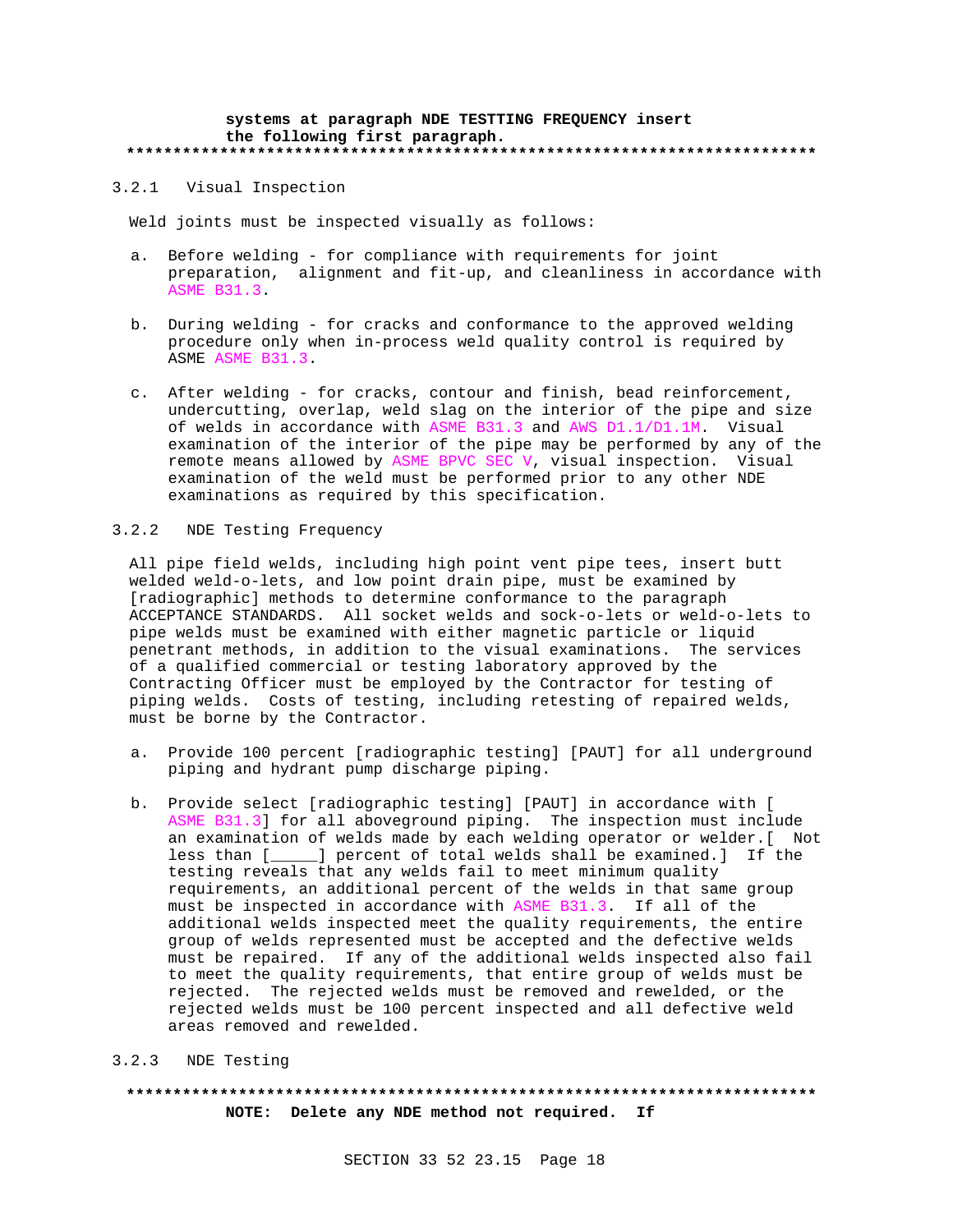**magnetic particle inspection is required, specify whether wet or dry particle method is appropriate.**

**For modifications to existing Hydrant Systems choose only radiographic or PAUT from the first paragraph and include the 2nd paragraph.**

# **Phased array ultrasonic testing must be used when radiography is not permitted and with Service Headquarters approval only. \*\*\*\*\*\*\*\*\*\*\*\*\*\*\*\*\*\*\*\*\*\*\*\*\*\*\*\*\*\*\*\*\*\*\*\*\*\*\*\*\*\*\*\*\*\*\*\*\*\*\*\*\*\*\*\*\*\*\*\*\*\*\*\*\*\*\*\*\*\*\*\*\*\***

NDE must be as required by ASME B31.3 and in accordance with written procedures. Procedures for [radiographic] [liquid penetrant] [magnetic particle] [ultrasonic] [or] [PAUT] tests and methods must conform to ASME BPVC SEC V. Only Radiography [or PAUT] are acceptable test methods for butt welded joints.[ Refer to ASTM E2700 for PAUT.] The approved procedure must be demonstrated to the satisfaction of the Contracting Officer. In addition to the information required in ASME BPVC SEC V, the written procedures must include the timing of the NDE in relation to the welding operations and safety precautions.

[ The services of a commercially independent qualified testing agency approved by the Contracting Officer must be employed by the Contractor for testing of piping welds. Costs of testing, including retesting of repaired welds, must be borne by the Contractor. Weld ripples or surface irregularities that might mask or be confused with the radiographic image of any objectionable defect must be removed by grinding [and], [or] other suitable mechanical means. The weld surface must be merged smoothly with the base metal surface.

## ][3.2.4 Special Requirements for PAUT Testing

Phased array inspection must meet the review requirements of API Std 650 Twelfth Edition, Annex U, Section U5 and the Inspection requirements of ASME Section V 2017.

Calibration standards must meet the requirements of ASME Section V 2017 figure T-434.3-1, T-434.3-2.

The final data package shall be reviewed by a UT Level-III individual qualified in accordance with their employer's written practice. ASNT SNT-TC-1A or CP-189 shall be used as a guideline. Only Level-II or Level-III personnel shall perform UT examinations, analyze the data, or interpret the result. Alternatively, the review may be achieved by arranging for a data acquisition and initial interpretation by a Level-II individual, and a final interpretation and evaluation shall be performed by a Level-III individual qualified. The review shall include the following:

# 3.2.4.1 Essential Variables

Essential variables are listed below. Changes in any one of them beyond that allowed in the specification must require procedure requalification.

- a. Weld configurations to be examined, including thickness dimensions and base material product form (pipe, plate)
- b. The surfaces from which the examination shall be performed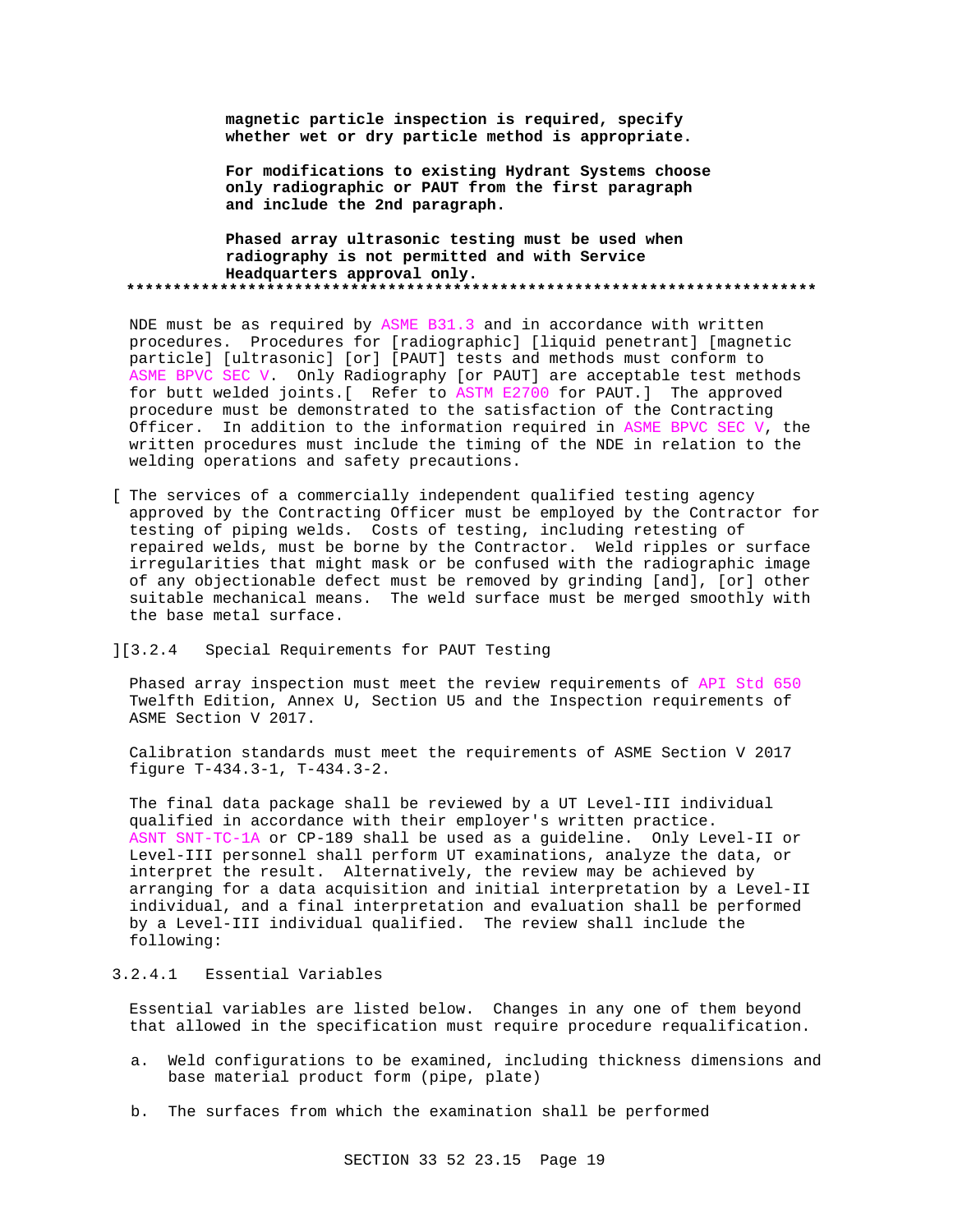Technique(s) Angle(s) and mode(s) of wave propagation in the material

- c. Search unit type(s), frequency(ies), and element size(s)/shape(s) element size and number, and pitch and gap dimensions
- d. Focal range (identify plane, depth, or sound path)
- e. Virtual aperture size (i.e., number of elements, effective height, and element width)
- f. Angular range used (i.e., 40 deg. to 50 deg., 50 deg. to 70 deg.)
- g. Angle incremental change (i.e., 12 deg , 1 deg.)
- h. Element incremental change (i.e., 1,2)
- i. Additional S-scan, E-scan requirements Range of element numbers used (i.e., 1-126, 10-50)
- j. Scan plan
- k. Weld axis reference point marking
- l. Rastering angle(s)
- m. Aperture start and stop element numbers
- n. Aperture incremental change(s) (number of elements stepped)
- o. Additional S-scan requirements: Sweep angular range(s)
- p. Angular sweep increment (incremental angle change, deg)
- q. Aperture element numbers (first and last)
- r. Calibration [calibration block(s) and technique(s)]
- s. Scanning technique (automated vs. semi-automated)
- t. Scanner adhering and guiding mechanism
- u. Method for discriminating geometric from flaw indications
- v. Method for sizing indications
- w. Computer enhanced data acquisition, when used Scan overlap
- x. Computer software revision
- y. Personnel performance requirements, Personnel qualification requirements
- z. Surface condition (examination surface, calibration block)
- 3.2.4.2 Non-Essential Variables
	- a. Couplant: brand name or type
	- b. Post-examination cleaning technique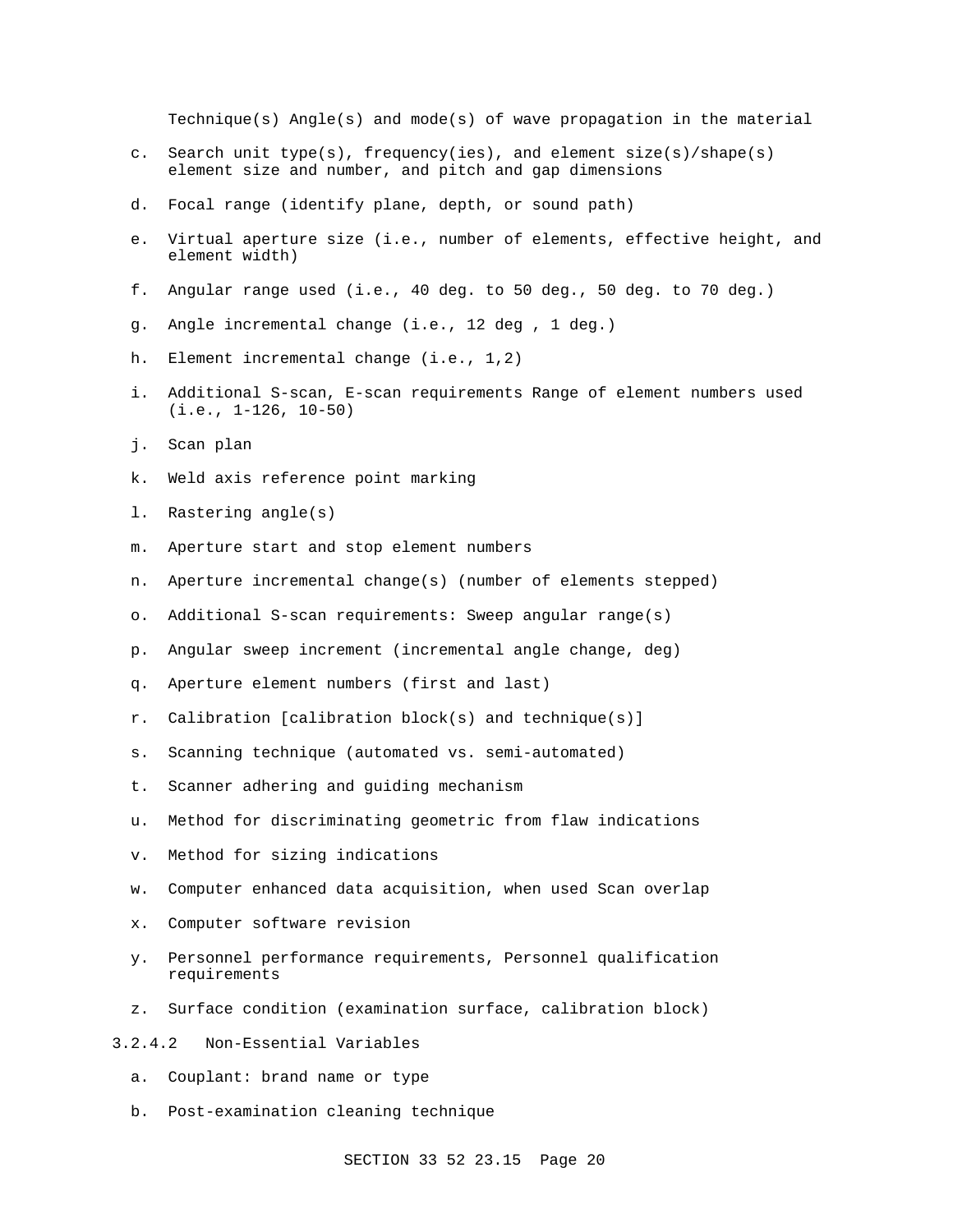c. Automatic alarm [and][or] recording equipment, when applicable Records, including minimum calibration data to be recorded (e.g., instrument settings)

# ]3.2.5 Inspection and Tests by the Government

The Government may perform inspection and supplemental nondestructive or destructive tests as deemed necessary. The cost of supplemental NDE will be borne by the Government. The correction and repair of defects and the reexamination of weld repairs must be performed by the Contractor at no additional cost to the Government. Inspection and tests will be performed as required for visual inspection and NDE, except that destructive tests may be required also. When destructive tests are ordered by the Contracting Officer and performed by the Contractor and the specimens or other supplemental examinations indicate that the materials and workmanship do not conform to the contract requirements, the cost of the tests, corrections, and repairs must be borne by the Contractor. When the specimens or other supplemental examinations of destructive tests indicate that materials or workmanship do conform to the specification requirements, the cost of the tests and repairs will be borne by the Government. When destructive tests are made, repairs must be made by qualified welders or welding operators using welding procedures which will develop the full strength of the members cut. Welding must be subject to inspection and tests in the mill, shop, and field. When materials or workmanship do not conform to the specification requirements, the work may be rejected at any time before final acceptance of the system containing the weldment.

# 3.3 ACCEPTANCE STANDARDS

#### **\*\*\*\*\*\*\*\*\*\*\*\*\*\*\*\*\*\*\*\*\*\*\*\*\*\*\*\*\*\*\*\*\*\*\*\*\*\*\*\*\*\*\*\*\*\*\*\*\*\*\*\*\*\*\*\*\*\*\*\*\*\*\*\*\*\*\*\*\*\*\*\*\*\***

**NOTE: These acceptance standards were taken from ASME B31.3 and ASME B31.4 and are suitable for most jobs. Evaluations of indications, as given in ASME B31.3 and ASME B31.4, are applicable to these standards. Specific project design requirements may necessitate revision or expansion to cover different items of work and varying standards of acceptance. In no case must the acceptance criteria be less conservative than the criteria specified by the standard applicable to the work. If actual conditions exceed these limits of ASME B31.3 or ASME B31.4, this requirement must be expanded or revised as required. For modifications to existing hydrant systems and stainless steel systems select the 2nd paragraph below and delete the first paragraph. \*\*\*\*\*\*\*\*\*\*\*\*\*\*\*\*\*\*\*\*\*\*\*\*\*\*\*\*\*\*\*\*\*\*\*\*\*\*\*\*\*\*\*\*\*\*\*\*\*\*\*\*\*\*\*\*\*\*\*\*\*\*\*\*\*\*\*\*\*\*\*\*\*\***

[ Acceptance standards must be in accordance with ASME B31.3 paragraph 341.3.2, Chapter VI in addition to the following specified items.

][Interpretation of test results and limitations on imperfections in welds must comply with the requirements of 100 percent radiography, per ASME B31.3, paragraph 341.3.2, Chapter VI. For hydrant systems and stainless steel systems the evaluation must be based on severe cyclic conditions in addition to the following-specified items.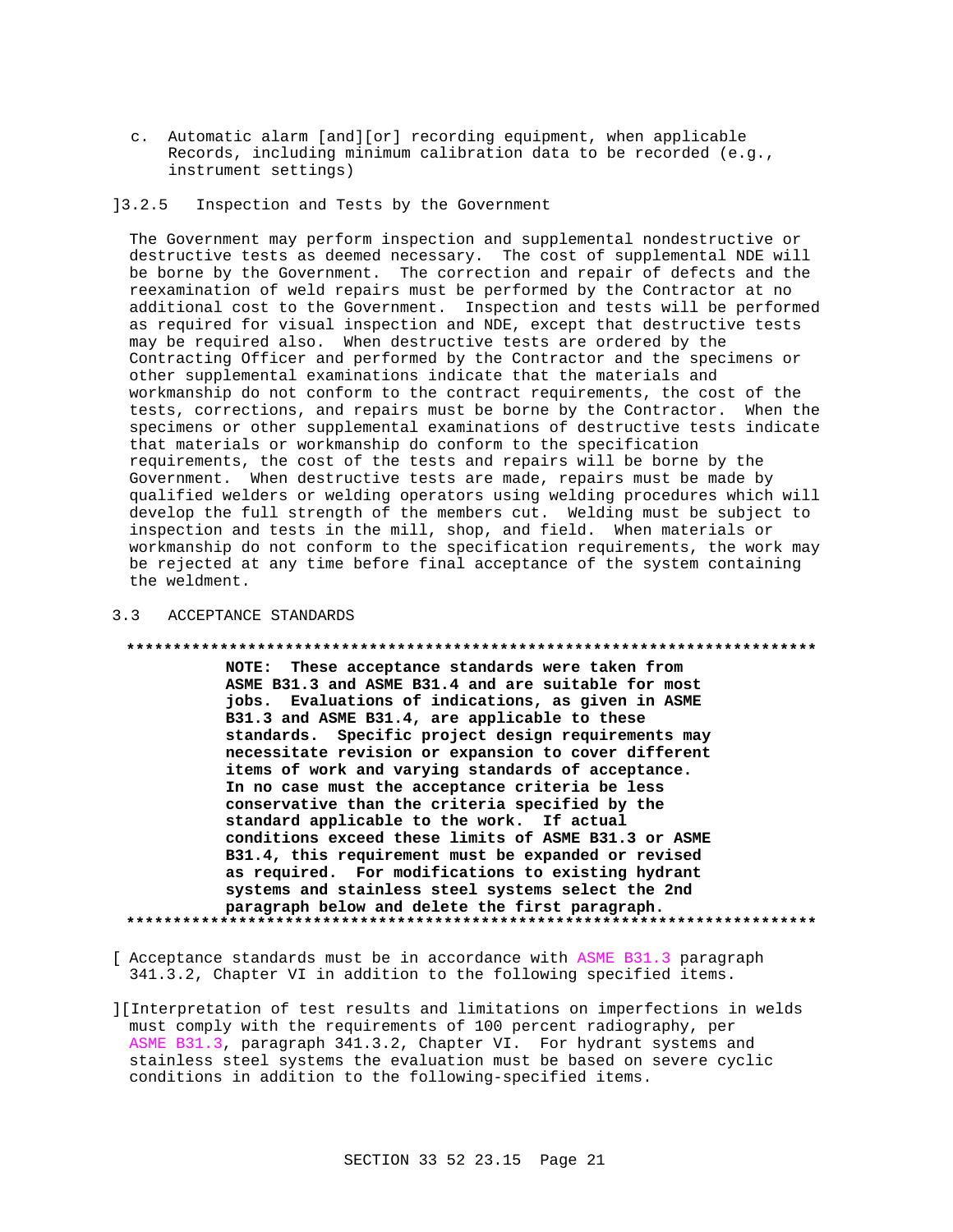# ]3.3.1 Visual

The following indications are unacceptable:

Weld Slag on the interior of the pipe.

3.3.2 Magnetic Particle Examination

The following relevant indications are unacceptable:

- a. Any linear indications.
- b. Rounded indications with dimensions greater than 5 mm 3/16 inch.
- c. Four or more rounded indications in a line separated by 2 mm 1/16 inch or less edge-to-edge.
- d. Ten or more rounded indications in any 3870 square mm 6 square inches of surface with the major dimension of this area not to exceed 150 mm 6 inches with the area taken in the most unfavorable location relative to the indications being evaluated.
- 3.3.3 Liquid Penetrant Examination

Indications with major dimensions greater than 2 mm 1/16 of an inch must be considered relevant. The following relevant indications are unacceptable:

- a. Any cracks or linear indications.
- b. Rounded indications with dimensions greater than 5 mm 3/16 inch.
- c. Four or more rounded indications in a line separated by 2 mm 1/16 inch or less edge-to-edge.
- d. Ten or more rounded indications in any 3870 square mm 6 square inches of surface with the major dimension of this area not to exceed 150 mm 6 inches with the area taken in the most unfavorable location relative to the indications being evaluated.

# 3.4 CORRECTIONS AND REPAIRS

Disqualifying defects must be removed and repaired as specified in ASME B31.3 unless otherwise specified. Disqualifying defects discovered between weld passes must be repaired before additional weld material is deposited. After defect removal is complete and before rewelding, the area must be examined by the same test method which first revealed the defect to ensure that the defect has been eliminated. After rewelding, the repaired area must be reexamined by the same test method originally used for that area. Any indication of a defect must be regarded as a defect unless reevaluation by NDE or by surface conditioning shows that no disqualifying defects are present.

# 3.4.1 Defect Removal

Defective or unsound weld joints must be corrected by removing and replacing the entire weld joint, or for the following defects corrections must be made as follows: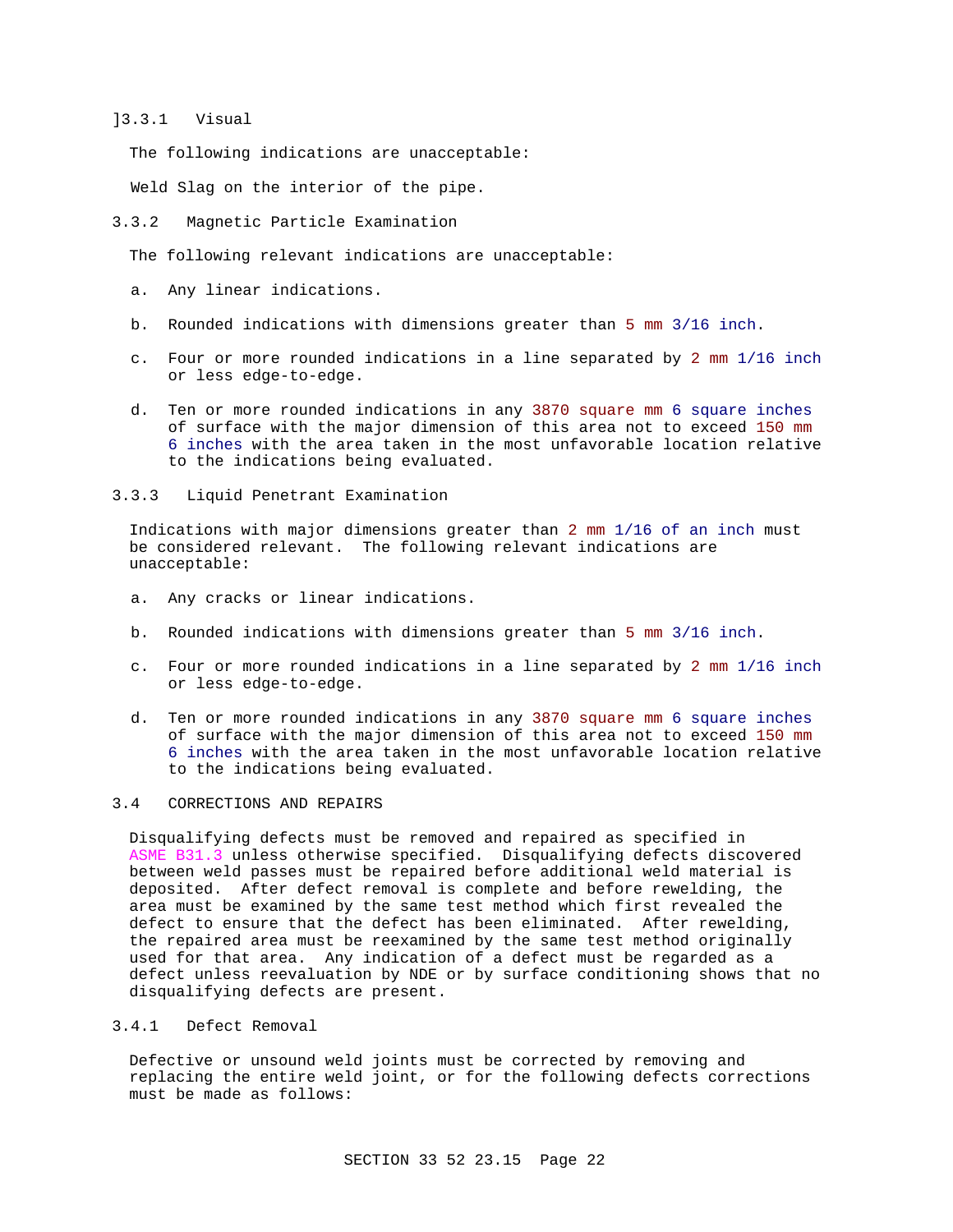- a. Excessive Convexity and Overlap: Reduce by removal of excess metal.
- b. Excessive Concavity of Weld, Undersized Welds, Undercutting: Clean and deposit additional weld metal.
- c. Excessive Weld Porosity, Inclusions, Lack of Fusion, Incomplete Penetration: Remove defective portions and reweld.
- d. Cracks or liner indications in Weld or Base Metal: Remove crack throughout its length, including sound weld metal for a distance of twice the thickness of the base metal or two inches, whichever is less, beyond each end of the crack, followed by the required rewelding. Complete removal must be confirmed by magnetic particle inspection for carbon steel or liquid penetrant inspection for stainless steel. Inspection procedures must comply with the requirements of ASME B31.3.
- e. Poor Fit-Up: Cut apart improperly fitted parts, and reweld.
- 3.4.1.1 Methods of Defect Removal

The removal of weld metal or portions of the base metal must be done preferably by chipping, grinding, sawing, machining, or other mechanical means. Defects also may be removed by thermal cutting techniques. If thermal cutting techniques are used, the cut surfaces must be cleaned and smoothed by mechanical means to remove the heat affected zone. In addition, a maximum of 1/8-inch of metal must be removed by mechanical means from the cut surfaces of stainless steel.

Wherever a defect is removed, and repair by welding is not required, the affected area must be blended into the surrounding surface eliminating sharp notches, crevices, or corners.

# 3.4.1.2 Rewelding

Repair welds must be made using an electrode or filler wire smaller than that used in making the original weld. Rewelding must be done using qualified welding procedures. The surface must be cleaned before rewelding. Repair welds must meet the requirements of this specification.

3.4.1.3 Peening or Caulking

The use of force (peening) or foreign materials to mask, fill in, seal, or disguise any welding defects must not be permitted.

## 3.5 MAINTAINING CLEANLINESS OF PIPING

#### **\*\*\*\*\*\*\*\*\*\*\*\*\*\*\*\*\*\*\*\*\*\*\*\*\*\*\*\*\*\*\*\*\*\*\*\*\*\*\*\*\*\*\*\*\*\*\*\*\*\*\*\*\*\*\*\*\*\*\*\*\*\*\*\*\*\*\*\*\*\*\*\*\*\***

**NOTE: The intent of the following paragraph is to require cleaning of the piping system as it is being installed. The designer must include Section 33 08 53 AVIATION FUEL DISTRIBUTION SYSTEM START-UP for modifications to hydrant systems and Section 33 08 55 FUEL DISTRIBUTION SYSTEM START-UP (NON-HYDRANT) for other POL service piping systems. \*\*\*\*\*\*\*\*\*\*\*\*\*\*\*\*\*\*\*\*\*\*\*\*\*\*\*\*\*\*\*\*\*\*\*\*\*\*\*\*\*\*\*\*\*\*\*\*\*\*\*\*\*\*\*\*\*\*\*\*\*\*\*\*\*\*\*\*\*\*\*\*\*\***

The Contractor must keep the interior and ends of all new piping affected by the Contractor's operations thoroughly cleaned of foreign matter and